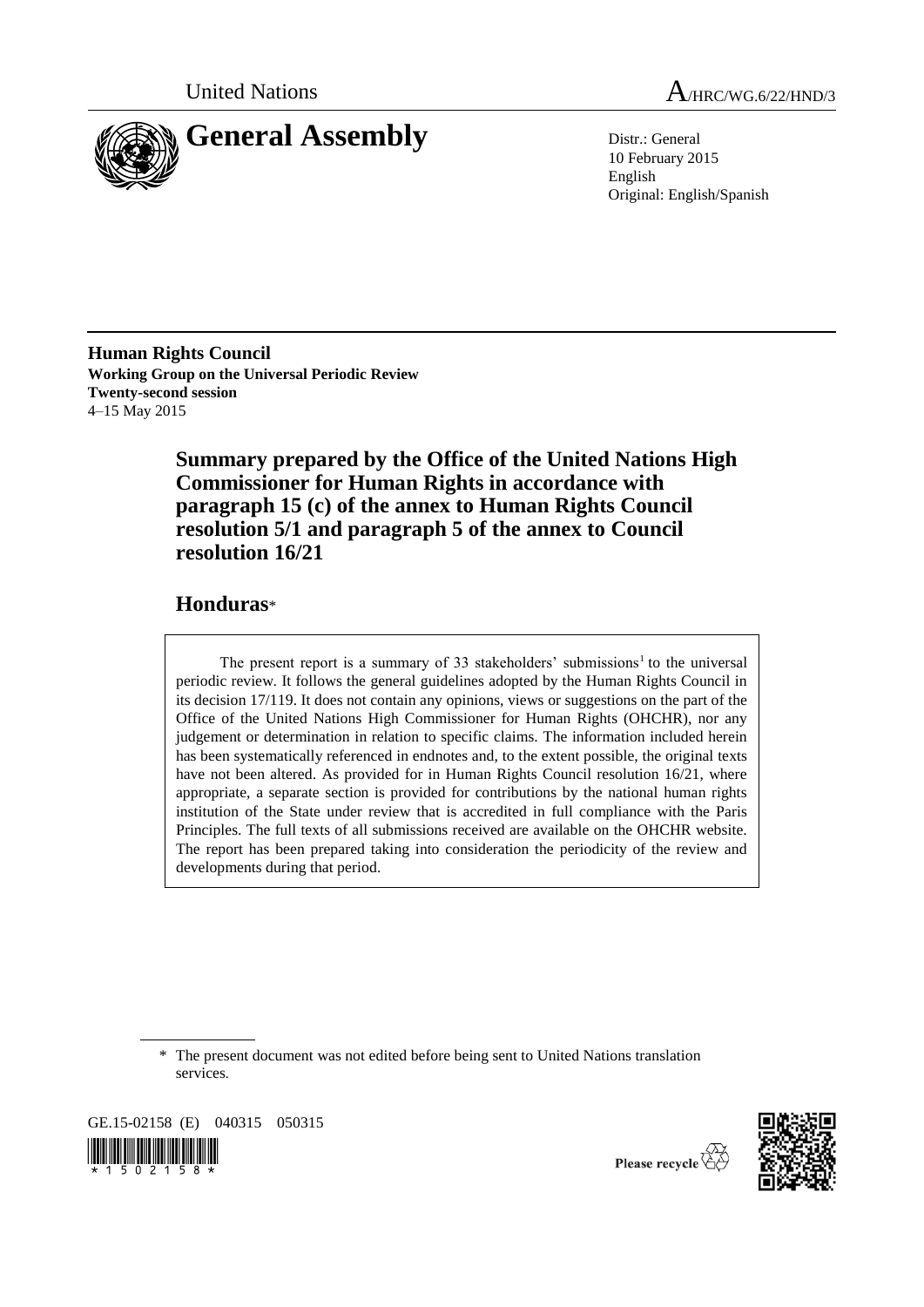# **Information provided by stakeholders**

# **A. Background and framework**

## **1. Scope of international obligations**<sup>2</sup>

1. Joint Submission 8 (JS8) regretted that Honduras had not recognized the competence of the Committee on Enforced Disappearances to receive and consider complaints from victims or States parties.<sup>3</sup>

2. The COIPRODEN children's rights network said that there was no interest in ratifying other treaties and pointed out that, inter alia, the Optional Protocol to the International Covenant on Civil and Political Rights, the Optional Protocol to the Convention on the Elimination of All Forms of Discrimination against Women and the Optional Protocol to the Convention on the Rights of the Child on a communications procedure were pending ratification.<sup>4</sup> Joint Submission 2 (JS2) said that it was essential for Honduras to ratify the Optional Protocol to the International Covenant on Civil and Political Rights.<sup>5</sup>

3. Joint Submission 9 (JS9) and Joint Submission 5 (JS5)<sup>6</sup> recommended that Honduras ratify the International Labour Organization (ILO) Domestic Workers Convention, 2011 (No. 189) and adopt the ILO Domestic Workers Recommendation, 2011 (No. 201) and the ILO HIV and AIDS Recommendation, 2010 (No. 200).<sup>7</sup>

4. Joint Submission 4 (JS4) recommended that Honduras ratify the ILO conventions that are pending ratification, including the Minimum Wage Fixing Convention, 1970 (No. 131); the Holidays with Pay Convention (Revised), 1970 (No. 132); the Labour Inspection (Agriculture) Convention, 1969 (No. 129); the Occupational Safety and Health Convention, 1981 (No. 155); the Labour Relations (Public Service) Convention, 1978 (No. 151); and the Domestic Workers Convention, 2011 (No. 189).<sup>8</sup>

## **2. Constitutional and legislative framework**

5. JS5 recommended the adoption of a law on gender identity that would allow persons to be legally identified in the national registry according to their sexual orientation and image.<sup>9</sup>

6. AI noted that the Criminal Code was reformed in 2013, enabling punishment of hate crimes, but has yet to be implemented. Worryingly, some Members of Congress have attempted to get the reform repealed.<sup>10</sup>

7. Joint Submission 1 (JS1) noted that Honduras had amended its Criminal Code to bring the definition of the crime of torture into line with the Convention against Torture and Other Cruel, Inhuman or Degrading Treatment or Punishment and the crime of enforced disappearance into line with the International Convention for the Protection of All Persons from Enforced Disappearance.<sup>11</sup>

8. AI also called on Honduras to approve the "Law to Protect Journalists, Human Rights Defenders and Justice System Workers", and provide adequate resources to establish an effective protection mechanism.<sup>12</sup>

9. In accordance with universal periodic review recommendations, JS1 recommended that Honduras adopt the law on protection for defenders, taking into consideration the input of civil society.<sup>13</sup> JS5 said that the law should meet the criteria established by the Inter-American Court of Human Rights in the case of *Luna López v. Honduras*. 14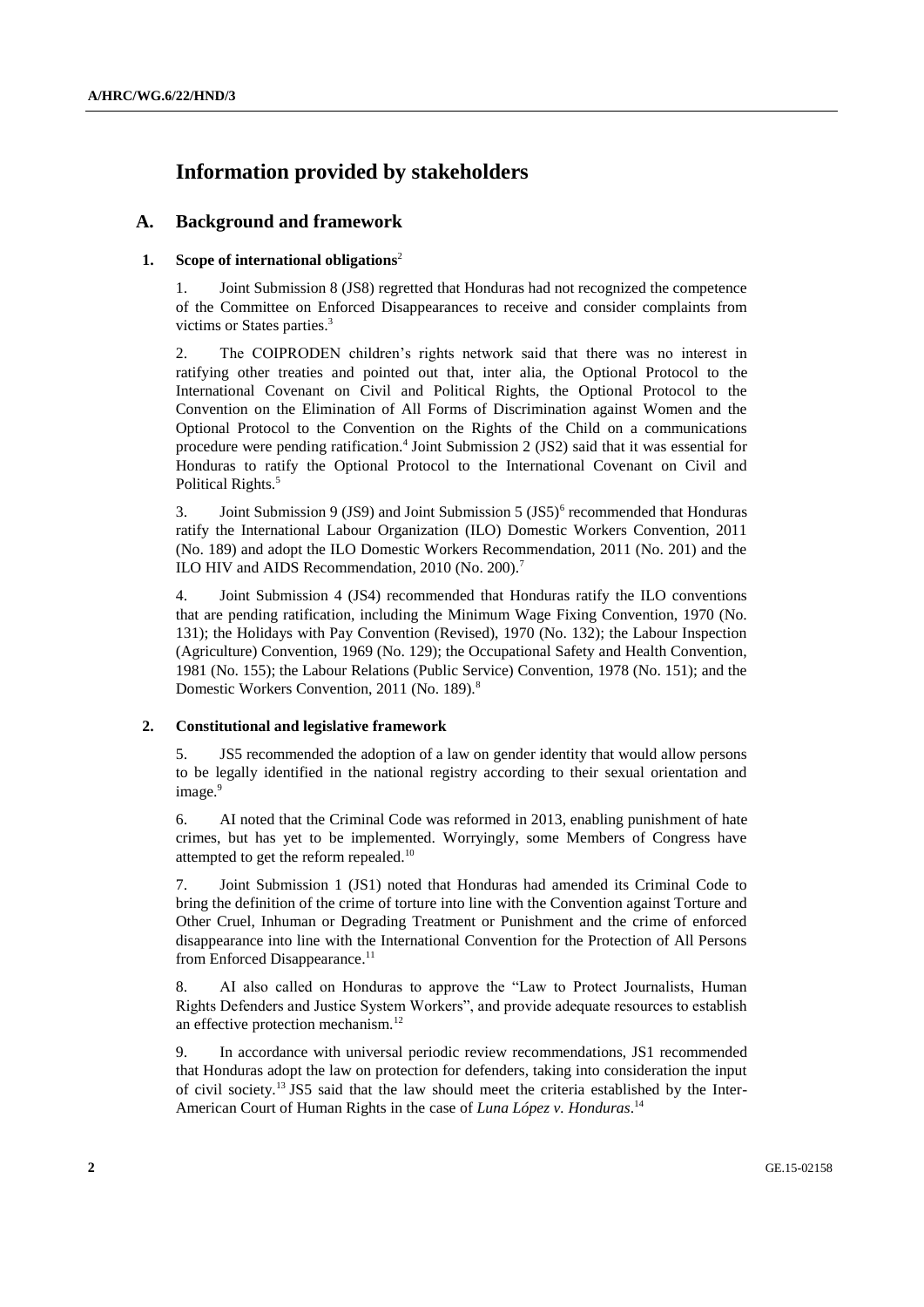10. CIVICUS recommended that the "Special Law for Non-Governmental Development Organizations and the Executive Accord 65-2013" be amended to create an enabling environment for civil society organizations.<sup>15</sup>

11. JS10 recommended that Honduras review the Law on Official Secrets and Classification of Information to ensure that it cannot be used to unlawfully restrict the right to freedom of expression and; repeals the Special Law on Interception of Private Communications and; decriminalises defamation and make it a civil offence.<sup>16</sup>

12. The Observatory for the Human Rights of the Indigenous Peoples of Honduras (ODHPINH) reported that almost two decades after ratifying the ILO Indigenous and Tribal Peoples Convention, 1989 (No. 169), Honduras had not amended its national legislation. Honduras was trying to water down the Convention with a secondary indigenous law that had been under discussion in the national Congress for more than a decade.<sup>17</sup>

13. JS2 recommended proceeding with the development of a new agrarian law and establishing agrarian tribunals.<sup>18</sup>

### **3. Institutional and human rights infrastructure and policy measures**

14. AI indicated that under the leadership of the Ministry of Justice and Human Rights, created in 2010, measures were taken to implement the recommendations, as reflected in the mid-term report submitted in 2013. However most of the formal decisions made have had very little impact on the human rights situation in practice.<sup>19</sup>

15. The COIPRODEN children's rights network noted that in 2013 Honduras had reported that it had implemented 85 of the 129 recommendations and was in the process of implementing 38 of them. However, the implementation of the remaining recommendations might be hindered by the dissolution of the Ministry of Justice and Human Rights. $^{20}$ 

16. JS10 indicated that there are concerns about the limited budget and selection process of the Office of the National Commissioner for Human Rights (CONADEH).<sup>21</sup> In keeping with recommendations regarding the Office, JS1 recommended strengthening its independence and ensuring the budget it needs to carry out its work.<sup>22</sup>

17. International Service for Human Rights (ISHR) recommended to strengthen CONADEH, which should include a focal point on human rights defenders.<sup>23</sup> CIVICUS recommended that CONADEH investigate cases on threats to human rights defenders referred to it.<sup>24</sup>

18. JS8 viewed the conversion of the Ministry to an Under-Secretariat as a step backwards.<sup>25</sup> The Disability Sector Alliance (Joint Submission 7) said that the approach of the current Under-Secretariat of Human Rights and Justice was one of welfarism and political clientelism.<sup>26</sup> In accordance with universal periodic review recommendations, JS1 recommended reinstating the Ministry of Human Rights, with the status and operational structure afforded to it under Legislative Decree No. 177-2010 on its establishment and Executive Decree No. PCM-027-200 on its organization and scope.<sup>27</sup>

19. The COIPRODEN children's rights network said that Honduras lacked an effective system of comprehensive protection for children and that actions taken by government agencies are isolated and short-sighted. <sup>28</sup> Moreover, the Directorate for Children, Adolescents and Family (DINAF) within the Ministry of Social Development had still not been allocated funding under the government budget for its work.<sup>29</sup>

20. JS8 said that the Inter-Agency Commission to Combat the Commercial Sexual Exploitation of Children and Adolescents lacked resources.<sup>30</sup>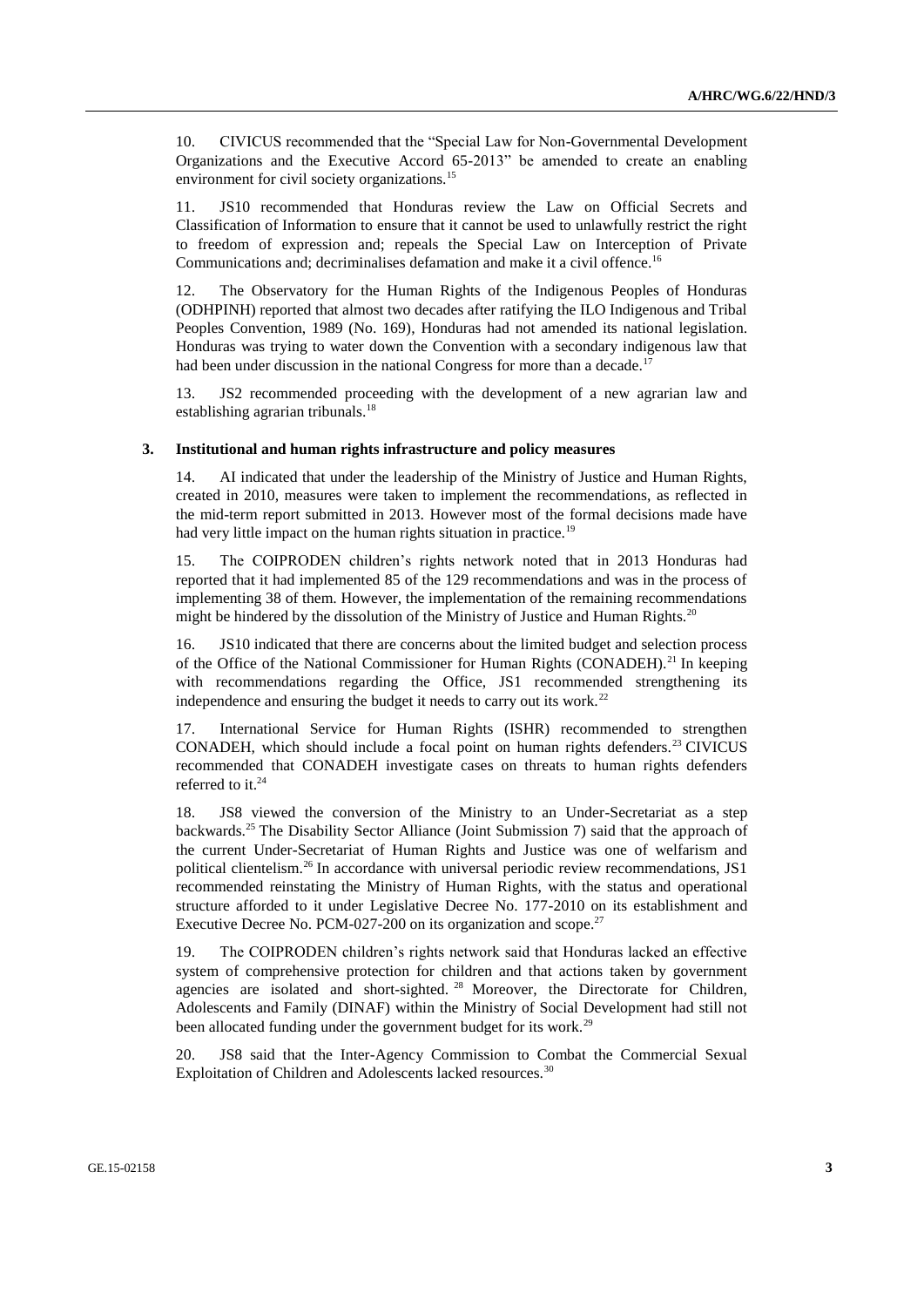21. AI indicated that the commitment of the new government to put human rights at the forefront has yet to be reflected. AI called on Honduras to take concrete actions to implement the "Public Policy and National Plan of Action on Human Rights".<sup>31</sup>

22. The COIPRODEN children's rights network said that the resources needed to implement the second National Action Plan for the Prevention and Elimination of Child Labour 2008–2015 were not available.<sup>32</sup>

23. The Sexual Diversity Committee of Honduras (Joint submission 6) recommended the development and adoption of a public policy that would ensure the enjoyment of rights by members of the lesbian, gay, bisexual and transgender (LGBT) community, as well as the establishment of a body to administer the policy. $33$ 

24. AI called on Honduras to adopt and implement policies and programmes that promote tolerance to sexual diversity and the human rights of LGBTI rights.<sup>34</sup>

25. JS5 recommended that Honduras adopt a national policy to protect and promote the rights of indigenous and Afro-Honduran peoples.<sup>35</sup>

## **B. Cooperation with human rights mechanisms**

26. JS2 recommended that Honduras ensure compliance with the observations and recommendations made to the country by the various United Nations bodies.<sup>36</sup>

27. The COIPRODEN children's rights network noted that in addition to the recommendations arising from its first universal periodic review, Honduras had voluntarily committed to begin drafting a national human rights action plan through an inclusive process; launch a debate in the National Congress with a view to bringing its legislation on telecommunications into line with international standards; promote the amendment of the Criminal Code to bring the definition of the crime of torture into line with the Optional Protocol to the Convention against Torture and Other Cruel, Inhuman or Degrading Treatment or Punishment; encourage discussion of the bill against trafficking in persons and commercial sexual exploitation; and step up efforts to improve public safety.<sup>37</sup>

#### **1. Cooperation with special procedures**

28. JS2 recommended that Honduras encourage visits from the Special Rapporteur on the adverse effects of the movement and dumping of toxic and dangerous products and wastes on the enjoyment of human rights; the Special Rapporteur on adequate housing as a component of the right to an adequate standard of living, and on the right to nondiscrimination in this context; the Special Rapporteur on the right to food and the Special Rapporteur on the independence of judges and lawyers.<sup>38</sup>

29. JS1 recommended that Honduras comply with the recommendations arising from the 2006 and 2013 missions of the Working Group on the use of mercenaries as a means of violating human rights and impeding the exercise of the right of peoples to selfdetermination.<sup>39</sup>

## **2. Cooperation with the Office of the United Nations High Commissioner for Human Rights**

30. Joint Submission 10 (JS10) recommended the opening of an Office of the High Commissioner for Human Rights (OHCHR) in Honduras.<sup>40</sup>

31. JS2 recommended that the Office of the United Nations High Commissioner for Human Rights expand its monitoring activities by opening an office in Honduras, including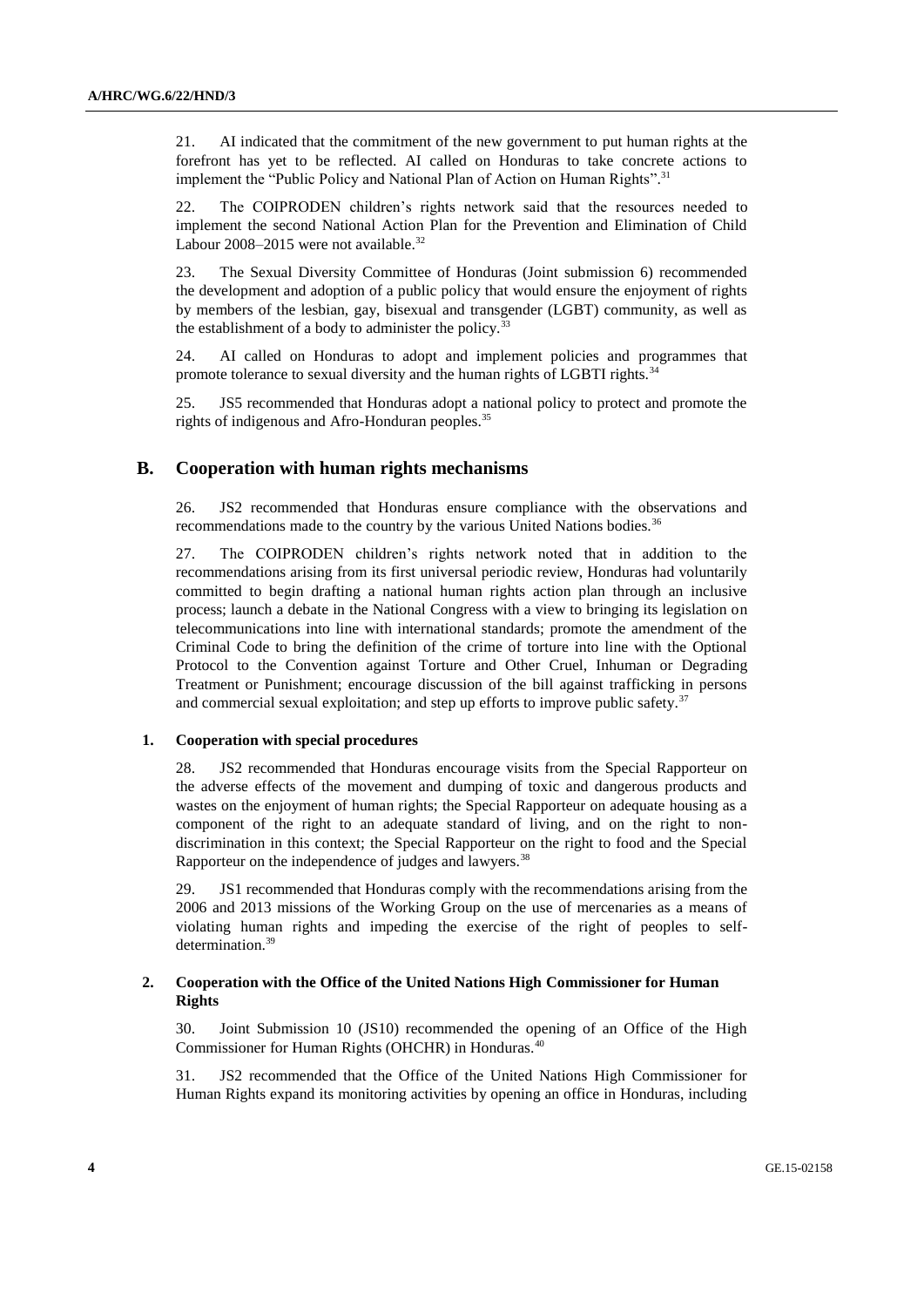in areas where there are conflicts arising from the implementation of infrastructure development models and extractive and agro-industrial activities.<sup>41</sup>

32. JS5 recommended establishing a permanent office of the Office of the United Nations High Commissioner for Human Rights, in consultation with civil society.<sup>42</sup>

## **C. Implementation of international human rights obligations**

#### **1. Equality and non-discrimination**

33. Cultural Survival (CS) indicated that Indigenous and Afro-Indigenous Peoples continue to be discriminated against.<sup>43</sup>

34. AI called on Honduras to take measures to ensure the effective implementation of Article 321 of the Criminal Code CC, which sanctions hate crime.<sup>44</sup>

35. Cattrachas said that the rise in the number of violent deaths among members of the sexually diverse community between 2010 and 2014 showed that the establishment of a special investigations unit had not solved the problem of discrimination on the basis of sexual orientation and gender identity.<sup>45</sup>

36. RedTraSex indicated that women sex workers suffered discrimination, persecution, police violence and risk of arbitrary detention. It recommended that Honduras develop human rights awareness and training programmes for public servants.<sup>46</sup>

## **2. Right to life, liberty and security of the person**

37. Making reference to UPR recommendations, $47$  Congregation of Our Lady of Charity of the Good Shepherd (CLCGS) expressed concern about the vulnerability and high risk that children, girls and young people are exposed to, due to the increased crime, violence, extortion, kidnapping, death threats and the recruitment of children for criminal activities.<sup>48</sup>

38. RedTraSex noted that 16 women sex workers had been murdered between 2013 and 2014 and recommended investigating and prosecuting those murder cases, drafting protocols for justice officials and providing free legal advice to victims.<sup>49</sup>

39. AI indicated that there has been a growing militarization of the country. Various groups are now in charge of policing, including the Inter-institutional Security Force, the TIGRES Unit and the Public Order Military Police. AI called on Honduras to ensure that policing functions by the army is only a temporary measure, that such tasks are strictly regulated and carried out with respect for human rights and the rule of law; that human rights training is provided to those in charge of security and policing functions; that it takes effective measures to reduce and control the proliferation of firearms and to regulate and control private security companies.<sup>50</sup>

40. The National Committee for the Prevention of Torture and Other Cruel, Inhuman or Degrading Treatment (national preventive mechanism) (MNP-CONAPREV) expressed concern about recurring misconduct by police and military officers when arresting individuals and about the practice of publicly exposing those arrested, who are presumed to be innocent. The Committee noted that it had repeatedly recommended establishing a single register of detainees, but to no avail as of yet.<sup>51</sup>

41. JS8 said that from 2010 to 2014 the Committee of the Families of Detained and Disappeared Persons in Honduras reported 16 cases of enforced disappearance for political reasons and 4 cases involving the disappearance of campesinos in connection with land claims.<sup>52</sup>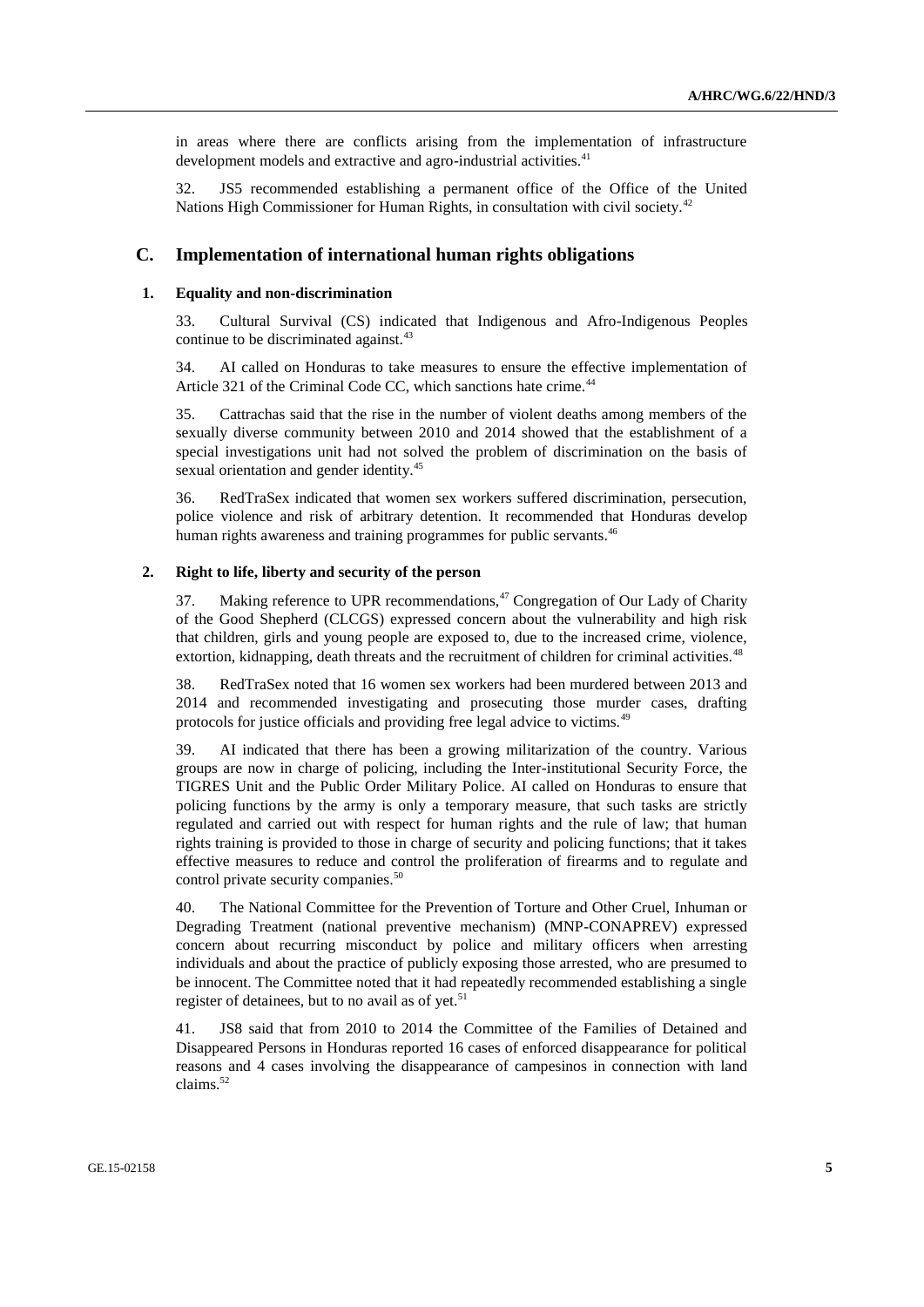42. JS8 noted that in 2012, Honduras had incorporated the offence of enforced disappearance into its current Criminal Code; however, the Code did not state that the offence would be deemed continuous or permanent as long as the fate or whereabouts of the victim had not been determined, as laid down in international instruments. JS8 also said that Honduras had not heeded the observations of the Inter-American Court of Human Rights, including on the establishment of a national register of detainees.<sup>53</sup>

43. The Centre for the Prevention, Treatment and Rehabilitation of Torture Victims and their Relatives (CPTRT) mentioned cases of unlawful detention under the Police and Harmonious Social Relations Act: the detaining authority (the national police, military or military police) was imposing a penalty of 24-hour detention, without a judge or other authority reviewing the legal grounds for the detention.<sup>54</sup> The Centre also reported that acts of torture were being committed in illegal (clandestine) detention centres by the new national anti-extortion police force.<sup>55</sup>

44. MNP-CONAPREV said that overcrowding, poor-quality food and lack of medical care, potable water and rehabilitation and reintegration programmes were adversely affecting persons deprived of their liberty. It also noted deplorable conditions for women in mixed prisons and the continued use of corporal punishment in prisons. MNP-CONAPREV expressed concern about conditions for sexually diverse persons deprived of their liberty and about the involvement of the military in prison management.<sup>56</sup> It recommended the adoption and application of general and disciplinary regulations under the National Prison System Act.<sup>57</sup>

45. In 2013, the Inter‐American Commission on Human Rights (IACHR) noted the State should adopt comprehensive public policies designed to overcome the serious structural deficiencies and ensure that the prison system is designed to meet the objectives of imprisonment, namely, the rehabilitation of criminally convicted persons.<sup>58</sup>

46. Joint Submission 14 (JS14) reported that despite the enactment of laws to address gender-based violence, little has changed since 2010.<sup>59</sup> JS14 recommended that Honduras strengthen the criminal justice response to gender-related killing of women and girls, in particular measures to support its capacity to investigate, prosecute, and punish all forms of such crime and provide reparation and/or compensation to victims and their families; establish a comprehensive program to protect women from violence; and establish crisis centres and shelters.<sup>60</sup>

47. The COIPRODEN children's rights network reported that sexual exploitation of children was quite prevalent in certain areas, particularly those with significant tourist or trade activity.<sup>61</sup>

48. The COIPRODEN children's rights network noted that child labour and begging continued.<sup>62</sup> JS4 recommended strengthening the Inspectorate-General of Labour and the Child Labour Inspectorate Unit within the Ministry of Labour and Social Security.<sup>63</sup>

49. The COIPRODEN children's rights network also said that the Armed Forces' Guardians of the Nation programme violated the Optional Protocol to the Convention on the Rights of the Child on the involvement of children in armed conflict and that minors were being exposed to military practices, weapons and a discipline that was not suitable for minors and were being put within dangerous proximity of military training camps.<sup>64</sup>

#### **3. Administration of justice, including impunity and the rule of law**

50. AI noted the lack of trust in the administration of justice and the widespread impunity.<sup>65</sup> JS8 was concerned about interference by authorities from other branches of government in the judiciary, in spite of universal periodic review recommendations.<sup>66</sup>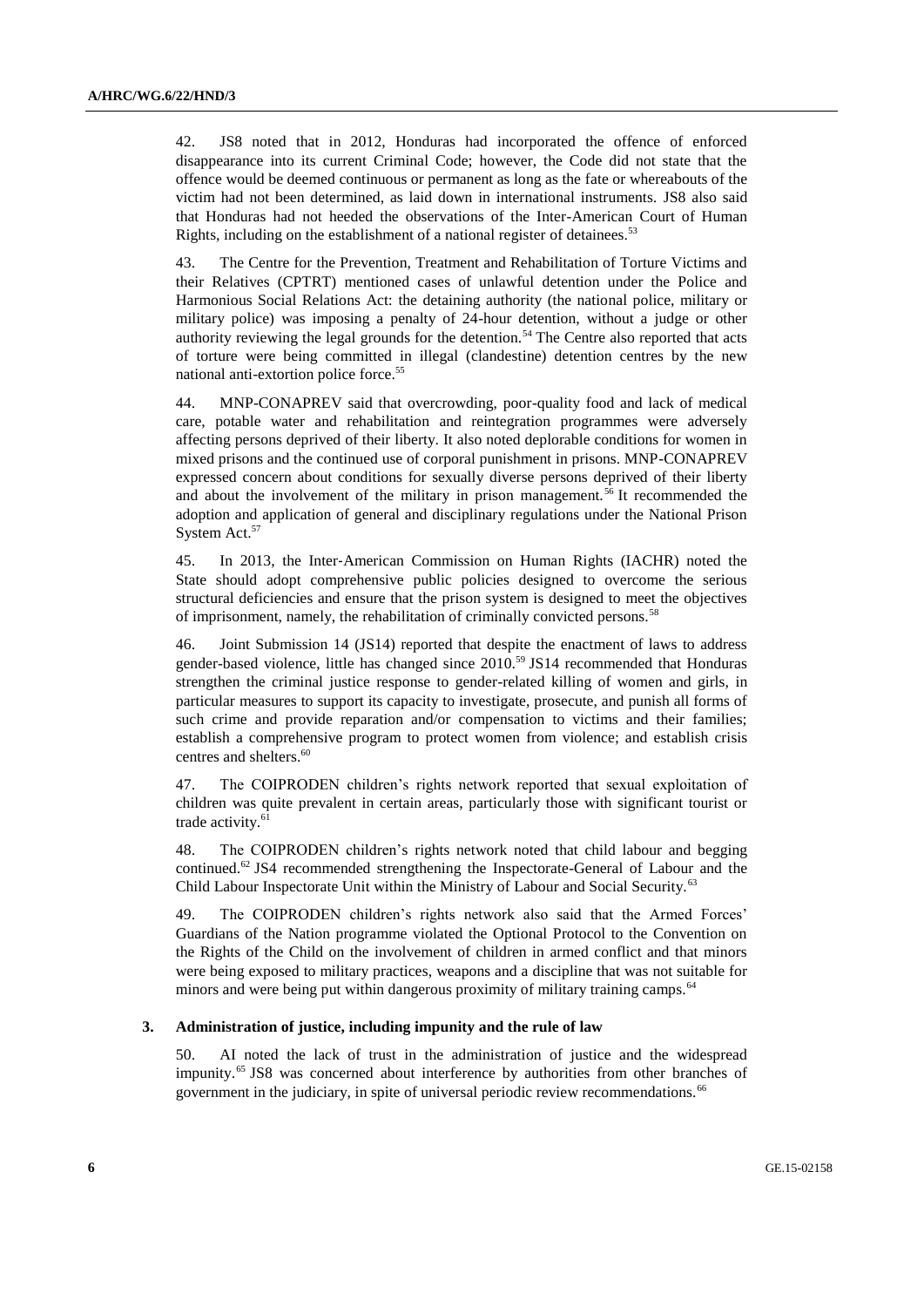51. The Association of Judges for Democracy (AJD) highlighted problems arising from judges' and magistrates' lack of independence and stability.<sup>67</sup> JS5 recommended that the Council of the Judiciary instigate transparent and impartial procedures for selecting, appointing and promoting judges and establish in law an entire regulatory framework for disciplinary proceedings against judges.<sup>68</sup>

52. AI called on Honduras to strengthen and guarantee the autonomy, independence and impartiality of the judiciary, including by adopting safeguards to prevent irregular dismissals and appointments; to adopt measures to guarantee the effective and fair access to the justice system for all, without discrimination, including protocols to enable equal access to people in situations of vulnerability; guarantee that all complaints of human rights violations or abuses committed by the police, armed forces, members of private security companies or any other actors, are promptly, independently and exhaustively investigated and sanctioned, and that the victims have access to remedy and reparation.<sup>69</sup>

53. On 17 March 2014, IACHR filed an application with the Inter-American Court of Human Rights in Case No. 12.816, due to the failure by Honduras to comply with its recommendations. The case has to do with disciplinary proceedings instituted against three judges and one magistrate in the context of the June 2009 coup d'état in Honduras. The IACHR had recommended, inter alia, that the State reinstate the victims into the judiciary; redressing the consequences of the human rights violations established in the case; that the necessary regulatory changes be ordered to ensure that disciplinary proceedings against judges are carried out by competent authorities and with sufficient guarantees of independence and impartiality.<sup>70</sup>

54. AI reported that in 2012, the National Congress voted to remove four of the five judges who comprise the Constitutional Chamber of the Supreme Court of Justice, in what it appears to be a worrying interference in the independence of the judicial system. The judges had earlier delivered a judgment that blocked a law proposed by Congress intended to facilitate a clean-up of the police force. The judges had found aspects of the law to be unconstitutional. It noted that the IACHR has urged the government to respect and guarantee the independence of the judiciary. $^{71}$ 

55. AI reported that in 2013, extraordinary measures were taken by Congress, which included the suspension and removal of the Attorney General and his Deputy. In April 2013, the then Attorney General had explained to the National Congress that the Public Prosecution Service had the capacity to investigate only 20% of the country's homicides.<sup>72</sup>

56. JS6 said that the justice system was not very effective in investigating or trying cases of discrimination or hate crimes.<sup>73</sup>

57. AI called on Honduras to implement protocols to enable impartial access to the justice system, both at the investigative stage and during prosecution and punishment of hate crimes.<sup>74</sup>

58. JS9 recommended that Honduras ensure that cases of violence against women were investigated with due diligence and that perpetrators were punished and victims compensated.<sup>75</sup> AI called on Honduras to guarantee the protection and effective access to justice of women victims of violence, including by ensuring effective implementation of Article 321 of the CC, which sanctions the crime of femicide.<sup>7</sup>

59. MNP-CONAPREV regretted the decision to discontinue alternative sentencing for 21 offences (reform of the Code of Criminal Procedure in 2013), which had led to an increase in the prison population. It also regretted the lack of willingness to discuss and adopt a law on release from prison on humanitarian grounds or a law on remission of sentence.<sup>77</sup>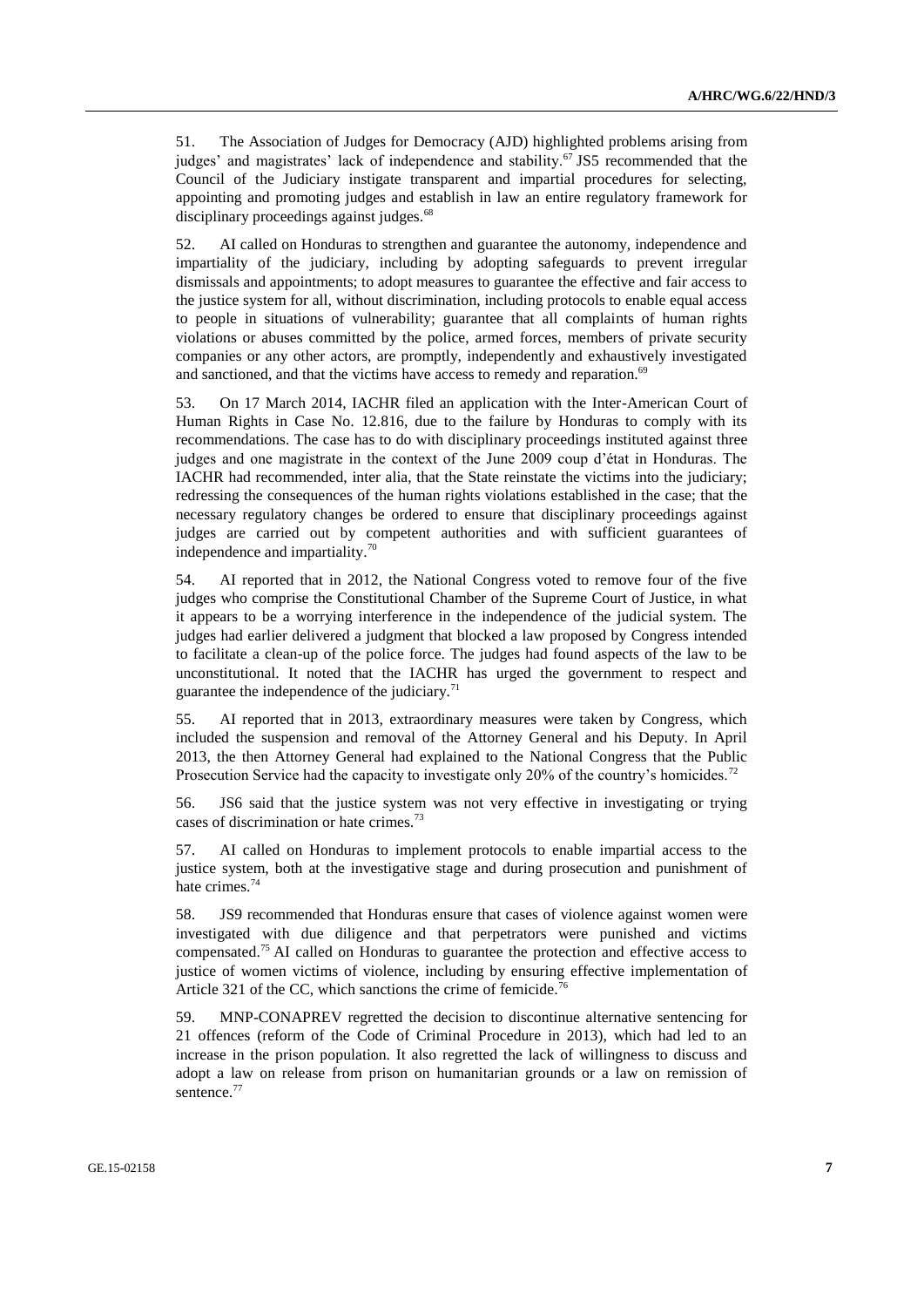60. Joint Submission 3 (JS3) recommended ensuring access to justice for victims affected by extractive activities.<sup>78</sup>

61. JS8 noted that Honduras had legal and normative tools to regulate and monitor juvenile criminal justice, but that there were limitations in their application.<sup>79</sup> The Centre for the Prevention, Treatment and Rehabilitation of Torture Victims and their Relatives reported that in public forums young people were being blamed for violence and that key State public safety officials had even suggested lowering the age of criminal responsibility.<sup>80</sup>

62. The COIPRODEN children's rights network said that restorative justice principles were not being systematically applied in cases involving juvenile offenders. <sup>81</sup> MNP-CONAPREV reported that it had noted ill-treatment of children in conflict with the law by personnel responsible for their custody, as well as inadequate perimeter security measures. There are no programmes geared towards facilitating the rehabilitation or social reintegration of juvenile offenders, nor is there judicial support to monitor the conditions under which they are deprived of their liberty or oversee the enforcement of their sentences.<sup>82</sup>

63. AI called on Honduras to ensure that investigations into attacks and threats against human rights defenders result in the punishment of perpetrators and reparation for damages caused; comply with the recommendations of the UN Special Rapporteur on the situation of human rights defenders and of the IACHR.<sup>83</sup>

64. JS10 noted Honduras had agreed to support the Truth and Reconciliation Commission established in 2010 to examine the coup, including human rights violations. The current position on implementation of the Commission's recommendations is unclear. The unit created to monitor implementation has been disbanded, while the recommendations have reportedly been incorporated into the National Human Rights Policy and Action Plan, where there is no specific oversight mechanism.<sup>84</sup>

65. JS8 noted that Honduras had adopted a decree establishing amnesty for persons connected with the events surrounding the 2009 coup d'état. To date, investigating judges had applied the decree to 22 military officers implicated in acts of torture, closure of media outlets and unlawful detention. The decree was impeding the investigation and punishment of perpetrators.<sup>85</sup>

### **4. Freedom of religion or belief, expression, association and peaceful assembly, and right to participate in public and political life**

66. JS11 expressed concern about attempts to silence journalists and human rights defenders through legal measures; problematic regulation of the media and restrictions to the right to access information. $86$  JS10 reported that since 2010, at least 26 journalists have been killed<sup>87</sup> and that journalists and human rights defenders at risk have been awarded precautionary measures by the IACHR.<sup>88</sup> Protection International also referred to IACHR concerns. <sup>89</sup> World Alliance for Citizen Participation (CIVICUS) recommended that a mechanism be established to investigate threats against journalists.<sup>90</sup>

67. FrontLine indicated that human rights defenders and journalists are subject to intimidation, surveillance, stigmatisation and smear campaigns, death threats, arbitrary detention, judicial harassment, abduction, physical attacks and killings.<sup>91</sup> Franciscans International (FI) indicated that measures to amend the national legal framework and public policies relating to the human rights situation of defenders fell short of the expectations embodied in accepted recommendations.<sup>92</sup> JS3 recommended putting an end to the persecution and harassment of human rights defenders.<sup>93</sup> ISHR recommended that Honduras recognize the important role of human rights defenders.<sup>94</sup>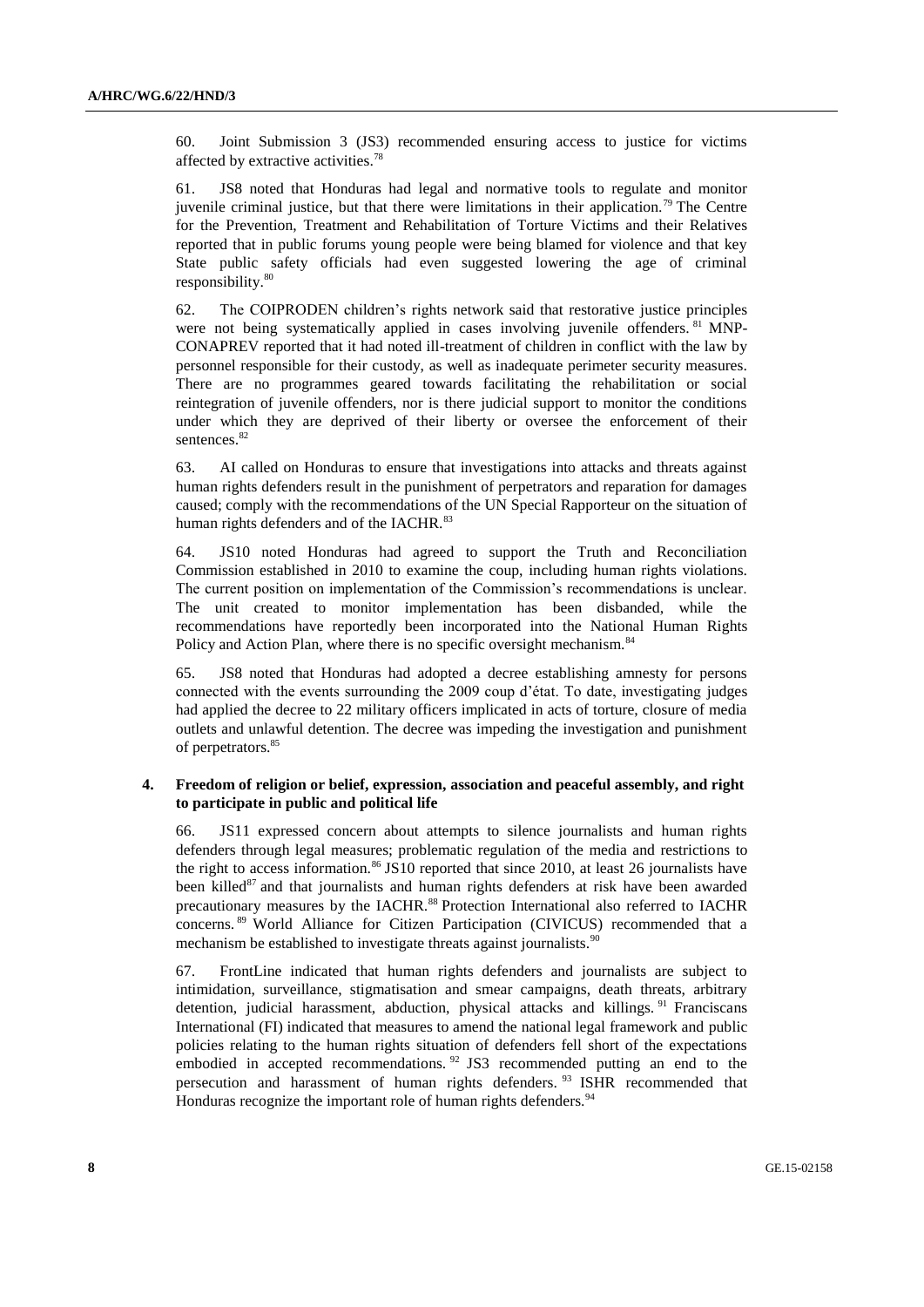68. JS11 and JS9 noted that women human rights defenders are particularly vulnerable to attacks.<sup>95</sup> CS urged Honduras to respect the right of protesters demanding land rights.<sup>96</sup> CIVICUS reported that those working on LGBTI, child, women's rights and environmental issues have been systematically targeted by state authorities. $97$ 

69. AI called on Honduras to ensure that human rights defenders can freely carry out their activities without unfair restrictions or fear of reprisals, and make the authorities at all levels fully aware of the international standards that protect them, including the UN Declaration on Human Rights Defenders.<sup>98</sup>

70. CIVICUS indicated that the government continues to invoke restrictive legislation to limit access to information. The Law for Classification of Public Documents and the Decree No 418-2013 is in contravention of Honduras' Transparency and Access to Information Law.<sup>99</sup>

71. In reference to recommendations on the prevention of violence and acts of intimidation against the media and members of the political opposition, $100$  the Centre for Research on Democracy (CESPAD) highlighted the environment of violence, electoral bodies' lack of independence, unequal access to the media, and the lack of transparency, procedures for conflict resolution and investigation of electoral offences in connection with the 2013 elections.<sup>101</sup>

## **5. Right to work and to just and favourable conditions of work**

72. JS4 indicated that gains<sup>102</sup> in employment had been slow and that Honduras had adopted legislation and programmes that were undermining labour rights, particularly with regard to working conditions and social security.<sup>103</sup>

73. JS4 reported a lack of consensus among the State, the private sector and workers with regard to minimum wage negotiations. The State and the private sector do not pay all workers the minimum wage.<sup>104</sup>

74. JS9 noted discrimination against women in the workplace, particularly in the maquilas, which ask women to take pregnancy tests or test them for pregnancy and investigate their family life before hiring them.<sup>105</sup> JS9 also said that increased labour market flexibility was directly affecting women. Without job security, women workers did not have maternity protection.<sup>106</sup>

75. Joint Submission 15 (JS15) recommended that Honduras uphold the labour rights of indigenous and tribal peoples and, in particular, ensure that Miskito divers did not fall victim to labour exploitation.<sup>107</sup>

## **6. Right to social security and to an adequate standard of living**

76. The COIPRODEN children's rights network reported that the Government had announced that it would seek to place at-risk children — who previously had been placed under the protection of the Honduran Institute for Children and the Family (IHNFA) with municipalities, non-governmental organizations and churches, thereby limiting the Government's role merely to the establishment of rules and regulations and oversight of child and adolescent protection. The new institution, the Directorate for Children, Adolescents and Family, will not manage centres for the care of children. <sup>108</sup> MNP-CONAPREV indicated that the Directorate lacked adequate information on the number of institutions with homes for at-risk children and was therefore not properly monitoring the conditions in which such children lived or the care they received.<sup>109</sup>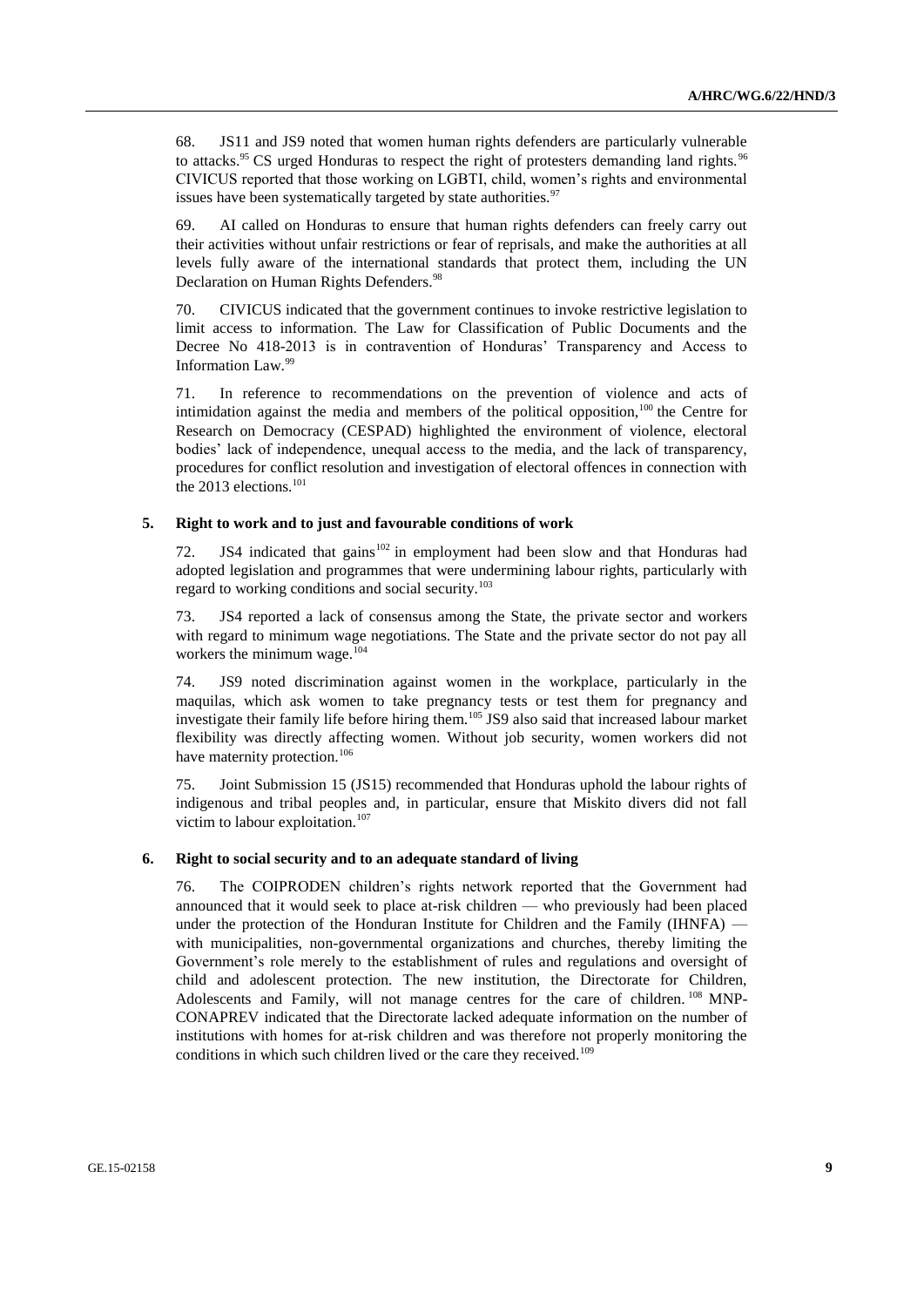#### **7. Right to health**

77. AI indicated that abortion is banned without any exception under the law. Honduras is yet to re-establish the legality of the Emergency Contraceptive Pill, as a 2009 decree (Acuerdo Ministerial) concerning contraception issued by the de facto authorities still remains in place. $110$ 

78. The COIPRODEN children's rights network noted that the lack of sexual education and the influence of conservative sectors of society on State institutions was hindering the adoption of policies and programmes that would help to reduce the high rate of teenage pregnancy.<sup>111</sup>

79. RedTraSex recommended the development of comprehensive health policies that would address women sex workers' needs.<sup>112</sup>

#### **8. Persons with disabilities**

80. JS7 provided information on the implementation of recommendations and on the current situation with regard to the enjoyment of rights by persons with disabilities.<sup>113</sup> It indicated that efforts had been neither consistent nor sufficient to improve the living conditions of persons with disabilities.<sup>114</sup>

81. JS7 recommended compliance with the Act on Equity and Comprehensive Development for Persons with Disabilities and the promotion of programmes to help such persons find employment.<sup>115</sup>

82. JS7 recommended hiring specialized physicians to provide public services to persons with disabilities and establishing protocols for the provision of care in health centres and for the prevention of disabilities from job-related accidents.<sup>116</sup>

83. JS7 recommended that specialized training in working with persons with disabilities be included in teacher training programmes and that the education system be adapted in order to provide inclusive education.<sup>117</sup>

#### **9. Minorities and indigenous peoples**

84. AI called on Honduras to guarantee human rights, both individual and collective, of Indigenous Peoples and Garifuna communities; prevent and ensure that violations and abuses against these communities and their leaders are investigated and punished, with reparation provided to the victims, whether the crimes were perpetrated by state or nonstate actors; and guarantee their right to free, prior and informed consultation and consent when projects affect their ancestral lands or territories.<sup>118</sup>

85. CS urged Honduras to fully implement the Declaration on the Rights of Indigenous Peoples and ILO Convention 169.<sup>119</sup>

86. JS3 recommended that indigenous peoples' rights be upheld, particularly those relating to land, food and prior, free and informed consultation.<sup>120</sup>

87. AI called on Honduras to prevent human rights violations and abuses committed in the context of land redistribution, and to comply with the precautionary measures ordered by the IACHR in relation to peasant communities and their leaders.<sup>121</sup>

88. The Observatory for the Human Rights of the Indigenous Peoples of Honduras said that the United Nations Collaborative Programme on Reducing Emissions from Deforestation and Forest Degradation in Developing Countries was problematic for indigenous peoples, as there was no guarantee regarding lands as a result of the Property Act currently in force. The Observatory reported that a Garifuna organization had filed a petition with the Inter-American Commission on Human Rights and a request with the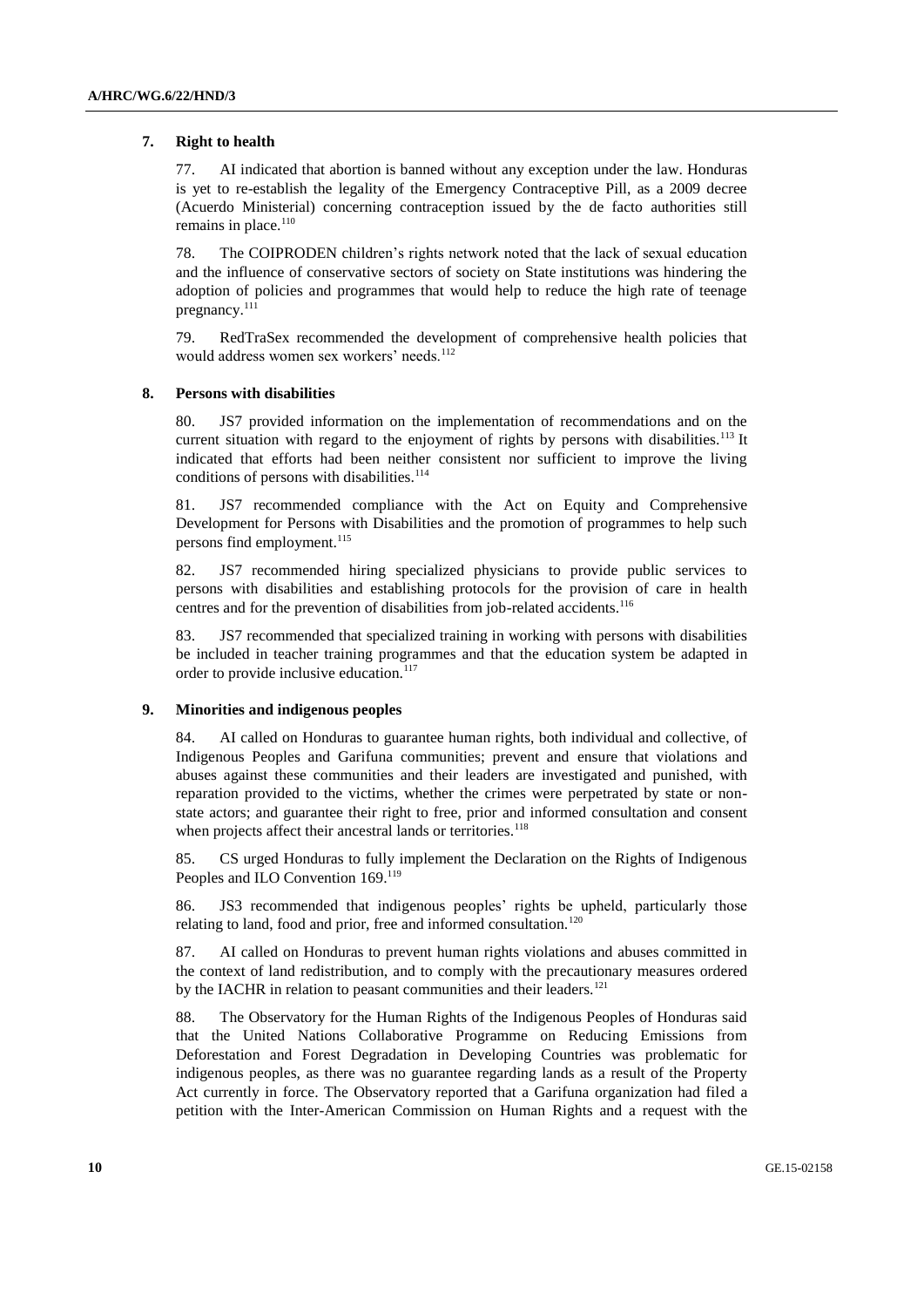World Bank Inspection Panel relating to the Land Administration Project and the Property Act. $122$ 

89. The Observatory said that two cases regarding Garifuna communities were currently before the Inter-American Court of Human Rights.<sup>123</sup>

90. In the light of recommendations on justice<sup>124</sup> and the situation in Aguán, JS1 noted the observations of the Working Group on Mercenaries and the recommendations on monitoring of private security companies. JS1 also noted the observations of the Inter-American Commission on Human Rights and the appeals made to the Honduran Government in relation to the disappearance of a campesino in 2011. JS1 recommended that Honduras ensure observance of the basic principles of justice for victims of crime and abuse of power; that prosecutors from the Public Prosecution Service apply the Minnesota Protocol and the Inter-American Convention on Forced Disappearance of Persons when investigating alleged disappearances; and that Honduras establish a committee to monitor progress in the investigation and prosecution of cases involving campesino victims of the land disputes in the Aguán region.<sup>125</sup>

91. JS2 said that the Government had limited its intervention in the land disputes in Bajo Aguán to the use of repressive forces to evict campesinos. The evictions had been carried out without sufficient certainty regarding the ownership and the boundaries of the lands concerned. Military and police forces have destroyed homes, schools, churches and production plants. JS2 recommended reviewing the situation in the region of Bajo Aguán, particularly the status of those who had been tried.<sup>126</sup> On 8 May 2014, the IACHR asked that precautionary measures be adopted for those identified as members of several campesino organizations.<sup>127</sup>

#### **10. Migrants**

92. The National Forum for Migration (FONAMIH) (JS16) stressed that the root causes of migration were poverty, exclusion and lack of opportunity and that child migration and the disappearance of persons were cause for concern. The Forum recommended that Honduras continue bringing national legislation into line with international standards; address the problems that give rise to migration; provide comprehensive protection to migrant children and adolescents; and adopt protocols and implement repatriation mechanisms in accordance with human rights principles.<sup>128</sup>

93. The COIPRODEN children's rights network expressed concern about the high numbers of unaccompanied Honduran child and adolescent migrants and about their detention, and highlighted the authorities' lack of capacity to protect repatriated minors. It was estimated that more than 15,000 children had left the country.<sup>129</sup>

94. JS15 recommended the development of protection mechanisms for repatriated migrant children.<sup>130</sup>

95. AI called on Honduras, inter alia, to provide consular assistance to Honduran migrants abroad and to strengthen bilateral and regional cooperation to improve the protection of the rights of irregular migrants, including the right to access justice and protection of children.<sup>131</sup>

## **11. Right to development and environmental issues**

96. CS noted that the government is determined to proceed with agro-industrial, mining, tourism, and hydroelectric mega-projects which have negative environmental and social consequences for Indigenous groups and Afro-Indigenous Peoples.<sup>132</sup>

97. Franciscans International recommended promoting policies for sustainable autonomous development through community consultations.<sup>133</sup>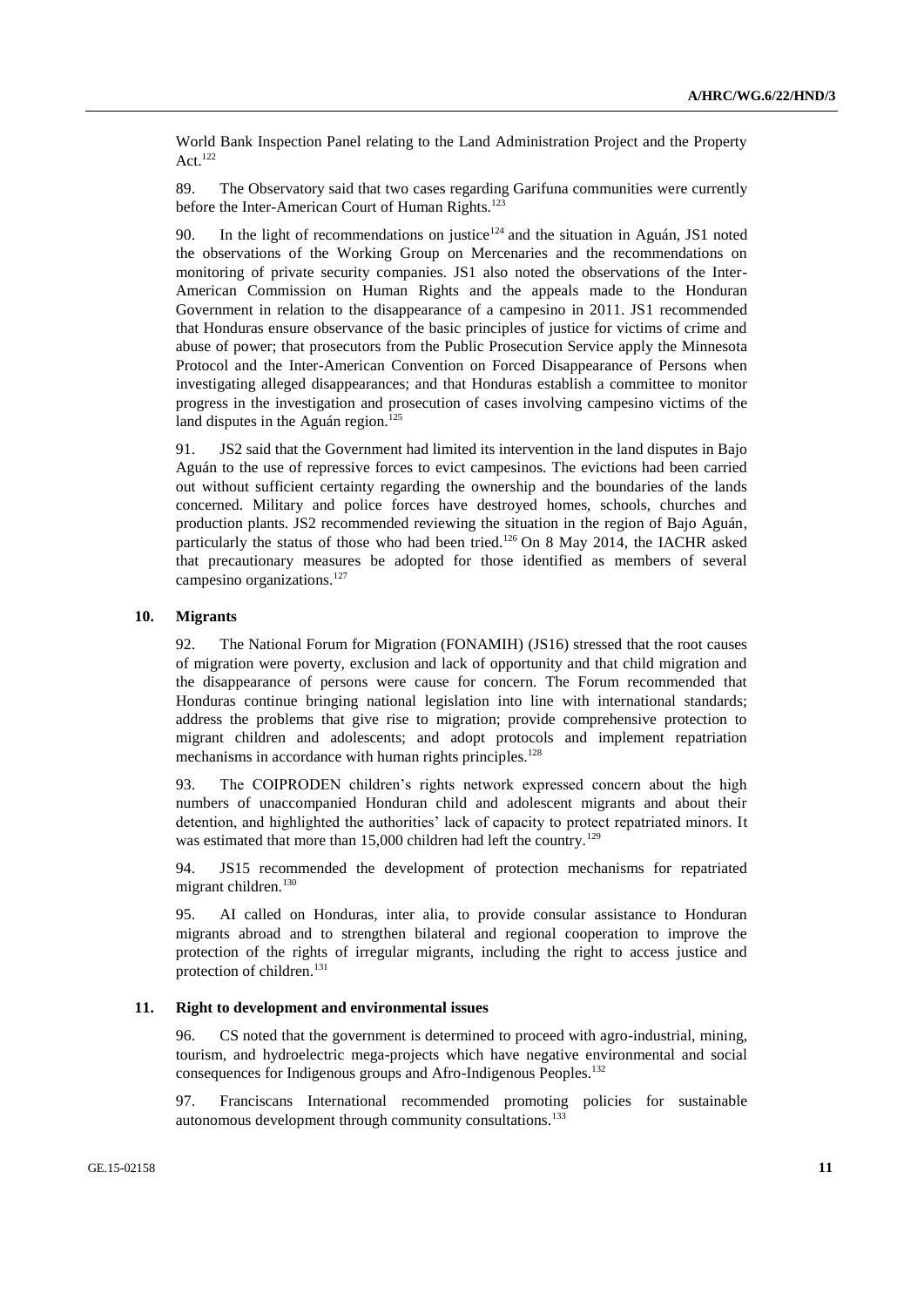98. JS3 recommended a review of policies, programmes and procedures for granting water resource and mining concessions.<sup>134</sup>

99. The Observatory for the Human Rights of the Indigenous Peoples of Honduras reported that the Special Development Regions (RED) Act, had been declared unconstitutional by the Constitutional Chamber of the Supreme Court in 2012. The law had nevertheless been reintroduced and adopted in 2013 as the Special Development Zones (ZEDE) Act, which provided for the concession of strips of land to foreign investors and allowed them to establish city-states with their own laws and security arrangements. The Act provided for outsourcing of the administration of justice to other countries as an incentive to attract investors.<sup>135</sup>

#### *Notes*

| The stakeholders listed below have contributed information for this summary; the full texts of all<br>original submissions are available at: www.ohchr.org. |                                                                                                                                                                                                                                                                                                                                                                                                                        |  |
|-------------------------------------------------------------------------------------------------------------------------------------------------------------|------------------------------------------------------------------------------------------------------------------------------------------------------------------------------------------------------------------------------------------------------------------------------------------------------------------------------------------------------------------------------------------------------------------------|--|
| Civil society                                                                                                                                               |                                                                                                                                                                                                                                                                                                                                                                                                                        |  |
| Individual submissions:                                                                                                                                     |                                                                                                                                                                                                                                                                                                                                                                                                                        |  |
| AI                                                                                                                                                          | Amnesty International, London, United Kingdom of Great Britain and<br>Northern Ireland;                                                                                                                                                                                                                                                                                                                                |  |
| AJD                                                                                                                                                         | Asociación de Jueces por la Democracia, San Pedro Sula, Honduras;                                                                                                                                                                                                                                                                                                                                                      |  |
| Cattrachas                                                                                                                                                  | Red Lésbica Cattrachas, Santa Lucia, Honduras;                                                                                                                                                                                                                                                                                                                                                                         |  |
| <b>CESPAD</b>                                                                                                                                               | Centro de Estudios para la Democracia, Tegucigalpa M.D.C.,<br>Honduras:                                                                                                                                                                                                                                                                                                                                                |  |
| <b>CIVICUS</b>                                                                                                                                              | CIVICUS: World Alliance for Citizen Participation, Johannesburg,<br>South Africa;                                                                                                                                                                                                                                                                                                                                      |  |
| <b>CPTRT</b>                                                                                                                                                | Centro de Prevención, Tratamiento y Rehabilitación de Víctimas de la<br>Tortura y sus Familiares, Tegucigalpa, Honduras;                                                                                                                                                                                                                                                                                               |  |
| <b>CLCGS</b>                                                                                                                                                | Congregation of Our Lady of Charity of the Good Shepherd, Genève,<br>Switzerland;                                                                                                                                                                                                                                                                                                                                      |  |
| FI                                                                                                                                                          | Franciscans International, Geneva, Switzerland;                                                                                                                                                                                                                                                                                                                                                                        |  |
| Front Line Defenders                                                                                                                                        | Front Line - The International Foundation for the Protection of<br>Human Rights Defenders, Blackrock, county Dublin, Ireland;                                                                                                                                                                                                                                                                                          |  |
| <b>ISHR</b>                                                                                                                                                 | International Service for Human Rights, Geneva, Switzerland;                                                                                                                                                                                                                                                                                                                                                           |  |
| <b>MNP-CONAPREV</b>                                                                                                                                         | Mecanismo Nacional de Prevención y Comité Nacional de Prevención<br>Contra la Tortura y Otros Tratos Crueles, Inhumanos o Degradantes,                                                                                                                                                                                                                                                                                 |  |
| <b>ODHPINH</b>                                                                                                                                              | Honduras, Tegucigalpa M.D.C., Honduras;<br>Observatorio de los Derechos Humanos de los Pueblos Indígenas de<br>Honduras, Sambo Creek, Honduras;                                                                                                                                                                                                                                                                        |  |
| Protection International                                                                                                                                    | Protection International, Brussels, Belgium;                                                                                                                                                                                                                                                                                                                                                                           |  |
| RedTraSex-Honduras                                                                                                                                          | Red de Trabajadoras Sexuales de Honduras, Tegucigalpa, Honduras;                                                                                                                                                                                                                                                                                                                                                       |  |
| <b>CLCGS</b>                                                                                                                                                | Congregation of Our Lady of Charity of the Good Shepherd, Genève,<br>Switzerland.                                                                                                                                                                                                                                                                                                                                      |  |
| Joint submissions:                                                                                                                                          |                                                                                                                                                                                                                                                                                                                                                                                                                        |  |
| JS1                                                                                                                                                         | Joint submission No.1 by Observatorio Permanente de Derechos<br>Humanos, (OPDHA) y Fundación San Alonzo Rodríguez, (FSAR),<br>Tocoa, Honduras;                                                                                                                                                                                                                                                                         |  |
| JS <sub>2</sub>                                                                                                                                             | Joint submission No.2 by Cátedra UNESCO en Sostenibilidad en<br>coalición con EdPAC, FIAN Honduras y La Vía Campesina Honduras;                                                                                                                                                                                                                                                                                        |  |
| JS3                                                                                                                                                         | Joint submission No.3 by Redes de organizaciones contra proyectos<br>extractivistas en Honduras, Francisco Morazán, Honduras. Asociación<br>Nacional de Fomento a la Agricultura Ecológica (ANAFAE) - 34<br>organizaciones presentes en todo el país. Alianza Hondureña ante el<br>Cambio Climático (AHCC) - 4 redes nacionales e internacionales y 17<br>organizaciones. Centro Hondureño de Promoción al Desarrollo. |  |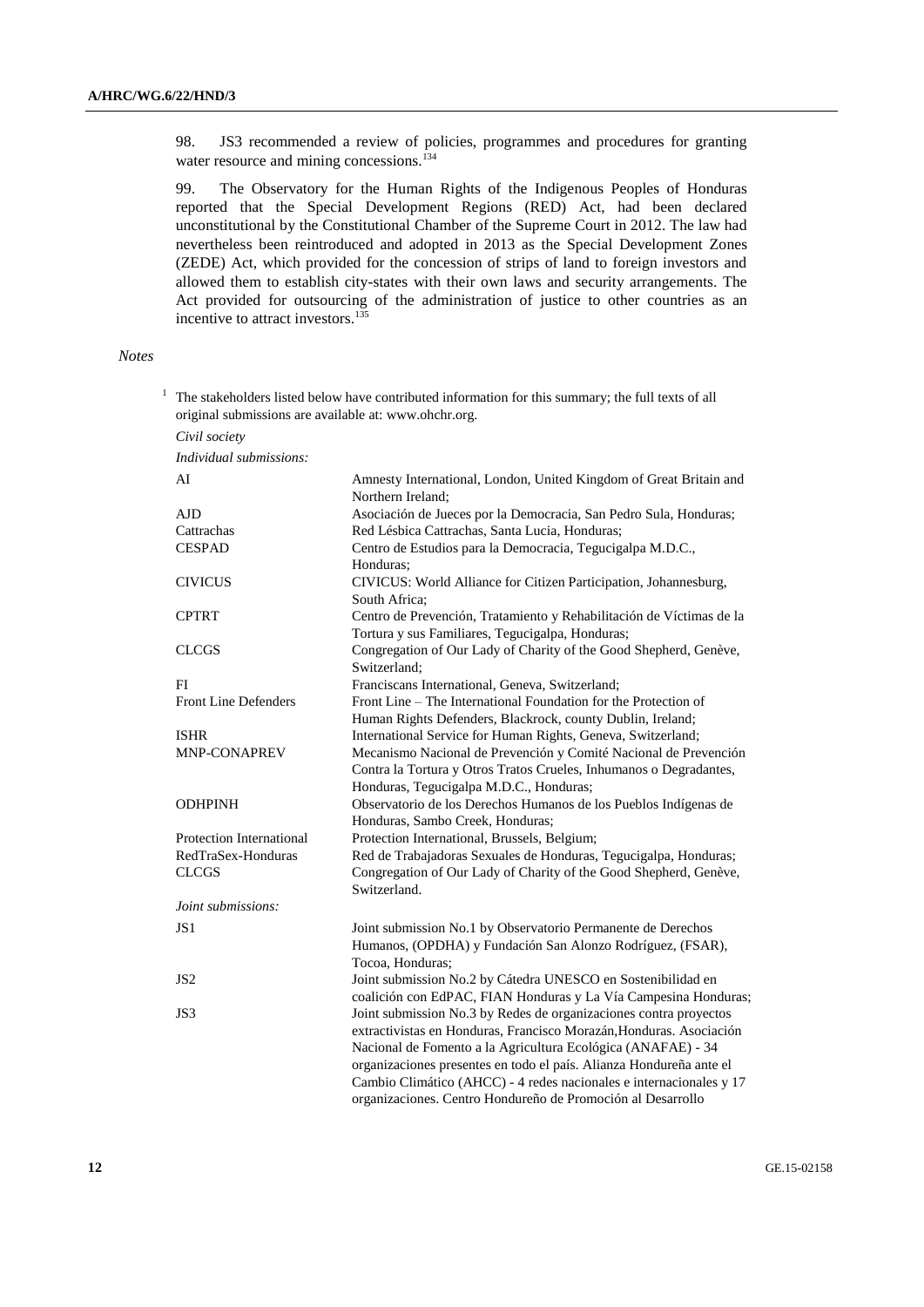|                 | Comunitario (CEHPRODEC); Coalición Nacional de Redes<br>Ambientales de Honduras; Fundación Nacional Pico Bonito                                                                                                                                                                                                                                                                                                  |
|-----------------|------------------------------------------------------------------------------------------------------------------------------------------------------------------------------------------------------------------------------------------------------------------------------------------------------------------------------------------------------------------------------------------------------------------|
| JS4             | (FUNAPIB);<br>Joint submission No. 4 by Confederación Unitaria de Trabajadores de<br>Honduras (CUTH); Central General de Trabajadores (CGT);<br>Confederación de Trabajadores de Honduras (CTH), Tegucigalpa,                                                                                                                                                                                                    |
| JS5             | Honduras:<br>Joint submission No.5 by Coalición contra la Impunidad - Honduras,<br>San Pedro Sula, Honduras; Integrada por: Asociación LGTB Arcoiris<br>de Honduras; Asociación de Jueces por la Democracia (AJD);<br>Asociación Intermunicipal de Desarrollo y Vigilancia Social de<br>Honduras (AIDEVISH); Asociación Nacional de Personas viviendo<br>con SIDA (ASONAPVSIDA); CARITAS - Diócesis de San Pedro |
|                 | Sula; Centro de Derechos de Mujeres (CDM); Centro de Estudios de<br>la Mujer Honduras (CEM-H); Centro de Investigación y Promoción<br>de Derechos Humanos (CIPRODEH); Colectivo Gemas; Colectivo                                                                                                                                                                                                                 |
|                 | Unidad Color Rosa; Comité de Familiares de Detenidos<br>Desaparecidos de Honduras (COFADEH); Comité por la Libre<br>Expresión C-Libre; Comunidad Gay Sampedrana para la Salud<br>Integral; Convergencia por los Derechos Humanos de la Zona Nor                                                                                                                                                                  |
|                 | Occidental; Crisálidas de Villanueva; Equipo de Monitoreo<br>Independiente de Honduras (EMIH); Equipo de Reflexión,                                                                                                                                                                                                                                                                                              |
|                 | Investigación y Comunicación/Radio Progreso (ERIC-RP); Feministas<br>Universitarias; Frente Amplio del COPEMH; Foro de Mujeres por la<br>Vida; Foro Social de la Deuda Externa y Desarrollo de Honduras<br>(FOSDEH); Movimiento Amplio por la Dignidad y la Justicia                                                                                                                                             |
|                 | (MADJ); Movimiento Diversidad en Resistencia (MDR); Movimiento<br>de Mujeres por la Paz "Visitación Padilla"; Red de Mujeres Jóvenes<br>de Cortés; Red de Mujeres Unidas de Colonia "Ramón Amaya                                                                                                                                                                                                                 |
|                 | Amador"; Red de Participación de Organizaciones de Sociedad Civil<br>Siguatepeque (RPOSC); Red Nacional de Defensoras de Derechos<br>Humanos en Honduras ; Tribuna de Mujeres contra los Femicidios;                                                                                                                                                                                                             |
| JS <sub>6</sub> | Joint submission No. 6 by Comite de la Diversidad Sexual de<br>Honduras: Asociación Kukulcán; Asociación Colectivo Violeta;<br>Asociación LGTB Arcoíris de Honduras; Grupo Ixchel; Grupo Litos;<br>Asociación Cozumel Trans; Asociación APUVIMEH; Tegucigalpa,<br>Honduras;                                                                                                                                      |
| JS7             | Joint submission No. 7 by Alianza del Sector de Discapacidad de<br>Honduras: Federación Nacional de Organismos de Personas con<br>Discapacidad de Honduras (FENOPDIH) - Federación Nacional de                                                                                                                                                                                                                   |
| JS8             | Padres de Personas con Necesidades Especiales de Honduras<br>(FENAPAPEDISH) - Coordinadora de Instituciones y Asociaciones<br>de Rehabilitación en Honduras (CIARH), Tegucigalpa, Honduras;<br>Joint submission No. 8 by Comité de Familiares de Detenidos                                                                                                                                                       |
|                 | Desaparecidos en Honduras, COFADEH; Asociación para una<br>Ciudadanía Participativa, ACI-PARTICIPA; Casa Alianza Honduras;<br>Alternativas en Comunicación, ALTER-ECO, Tegucigalpa, Honduras;                                                                                                                                                                                                                    |
| <b>JS9</b>      | Joint submission No. 9 by Asociadas por lo Justo JASS; Centro de<br>Derechos de Mujeres CDM; Centro de Estudios de la Mujer Honduras<br>CEMH; Foro de Mujeres por la Vida ; Red Nacional de Defensoras de<br>Derechos Humanos de Honduras ; San Pedro Sula, Honduras;                                                                                                                                            |
| <b>JS10</b>     | Joint submission No.10 by PEN International, London, United<br>Kingdom of Great Britain and Northern Ireland; PEN Canada and the<br>International Human Rights Program at the University of Toronto                                                                                                                                                                                                              |
| JS11            | Faculty of Law (IHRP), Canada;<br>Joint submission No.11 by ARTICLE 19, London, United Kingdom of                                                                                                                                                                                                                                                                                                                |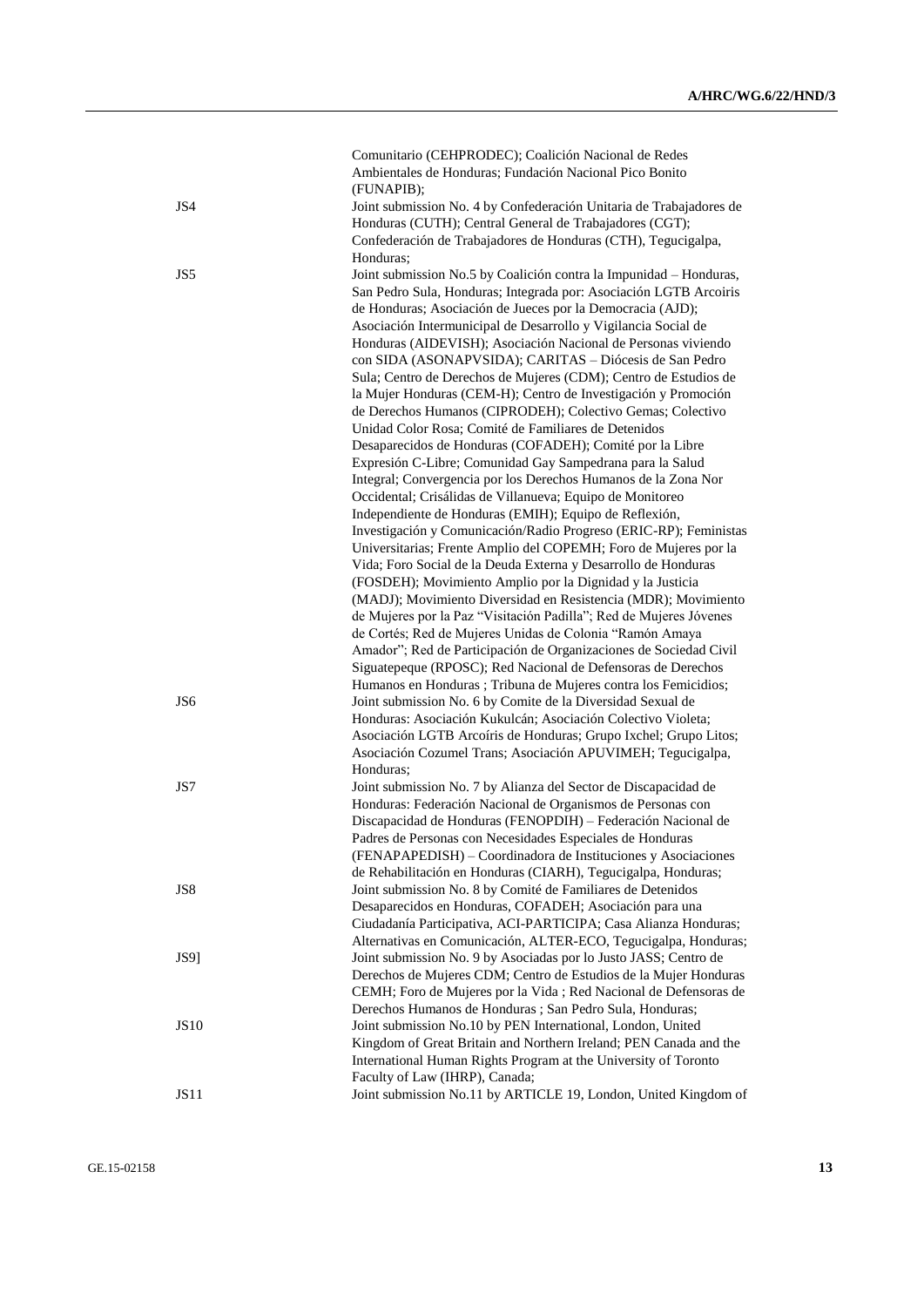|   |                                             | Great Britain and Northern Ireland and the Comité por la Libre                                                           |
|---|---------------------------------------------|--------------------------------------------------------------------------------------------------------------------------|
|   |                                             | Expresión (C-Libre);                                                                                                     |
|   | <b>JS12</b>                                 | Joint submission No. 12 by Coordinadora de Instituciones Privadas                                                        |
|   |                                             | por los Derechos de la Niñez (COIPRODEN), Tegucigalpa, Honduras;                                                         |
|   | JS13                                        | Joint submission No. 13 by Cultural Survival, Cambridge, MA, United                                                      |
|   |                                             | States of America; Grassroots International, Boston, Massachusetts,                                                      |
|   |                                             | United States of America; Observatorio de Derechos Humanos de los                                                        |
|   |                                             | Pueblos Indigenas y Negros de Honduras (ODHPINH), Honduras;                                                              |
|   | <b>JS14</b>                                 | Joint submission No.14 by The Advocates for Human Rights (The                                                            |
|   |                                             | Advocates), Minneapolis, United States of America; The International                                                     |
|   |                                             | Action Network on Small Arms (IANSA), New York, United States                                                            |
|   |                                             | of America and; Comité de América Latina y el Caribe para la                                                             |
|   |                                             | Defensa de los Derechos de las Mujeres (CLADEM -H)-Honduras;                                                             |
|   | JS15                                        | Joint submission No. 15 by Asociación de Jueces por la Democracia                                                        |
|   |                                             | (AJD), Comité de Familiares de Detenidos Desaparecidos en<br>Honduras (COFADEH), Equipo de Reflexión, Investigación y    |
|   |                                             | Comunicación de la Compañía de Jesús en Honduras (ERIC-SJ),                                                              |
|   |                                             | Honduras; Centro por la Justicia y el Derechos Internacional (CEJIL),                                                    |
|   |                                             | San José, Costa Rica;                                                                                                    |
|   | JS16                                        | Joint submission No. 16 by Foro Nacional para las Migraciones en                                                         |
|   |                                             | Honduras, Tegucigalpa, Honduras;                                                                                         |
|   | Regional intergovernmental organization(s): |                                                                                                                          |
|   |                                             |                                                                                                                          |
|   | <b>IACHR</b>                                | Inter-American Court of Human Rights, San José, Costa Rica;<br>Inter-American Commission on Human Rights-Organization of |
|   | <b>IACHR-OAS</b>                            | American States, Washington, D.C., United States of America.                                                             |
|   |                                             | The following abbreviations have been used in the present document:                                                      |
|   |                                             |                                                                                                                          |
|   | <b>ICERD</b>                                | International Convention on the Elimination of All Forms of Racial<br>Discrimination                                     |
|   | <b>ICESCR</b>                               | International Covenant on Economic, Social and Cultural Rights                                                           |
|   | OP-ICESCR                                   | Optional Protocol to ICESCR                                                                                              |
|   | <b>ICCPR</b>                                | International Covenant on Civil and Political Rights                                                                     |
|   | <b>ICCPR-OP1</b>                            | Optional Protocol to ICCPR                                                                                               |
|   | <b>ICCPR-OP2</b>                            | Second Optional Protocol to ICCPR, aiming at the abolition of the                                                        |
|   |                                             | death penalty                                                                                                            |
|   | <b>CEDAW</b>                                | Convention on the Elimination of All Forms of Discrimination against                                                     |
|   |                                             | Women                                                                                                                    |
|   | <b>OP-CEDAW</b>                             | Optional Protocol to CEDAW                                                                                               |
|   | <b>CAT</b>                                  | Convention against Torture and Other Cruel, Inhuman or Degrading                                                         |
|   |                                             | <b>Treatment or Punishment</b>                                                                                           |
|   | OP-CAT                                      | Optional Protocol to CAT                                                                                                 |
|   | <b>CRC</b>                                  | Convention on the Rights of the Child                                                                                    |
|   |                                             |                                                                                                                          |
|   | OP-CRC-AC                                   | Optional Protocol to CRC on the involvement of children in armed                                                         |
|   |                                             | conflict                                                                                                                 |
|   | OP-CRC-SC                                   | Optional Protocol to CRC on the sale of children, child prostitution                                                     |
|   |                                             | and child pornography                                                                                                    |
|   | OP-CRC-IC                                   | Optional Protocol to CRC on a communications procedure                                                                   |
|   | <b>ICRMW</b>                                | International Convention on the Protection of the Rights of All                                                          |
|   |                                             | Migrant Workers and Members of Their Families                                                                            |
|   | <b>CRPD</b>                                 | Convention on the Rights of Persons with Disabilities                                                                    |
|   | OP-CRPD<br><b>ICPPED</b>                    | Optional Protocol to CRPD                                                                                                |
|   |                                             | International Convention for the Protection of All Persons from<br>Enforced Disappearance.                               |
| 3 |                                             | Joint Submission 8 by Comité de Familiares de Detenidos Desaparecidos en Honduras, COFADEH;                              |

Alternativas en Comunicación, ALTER-ECO, para. 37.

<sup>4</sup> COIPRODEN, page 2. See also Joint Submission 9, Joint Submission 5, AI and Joint submission 14.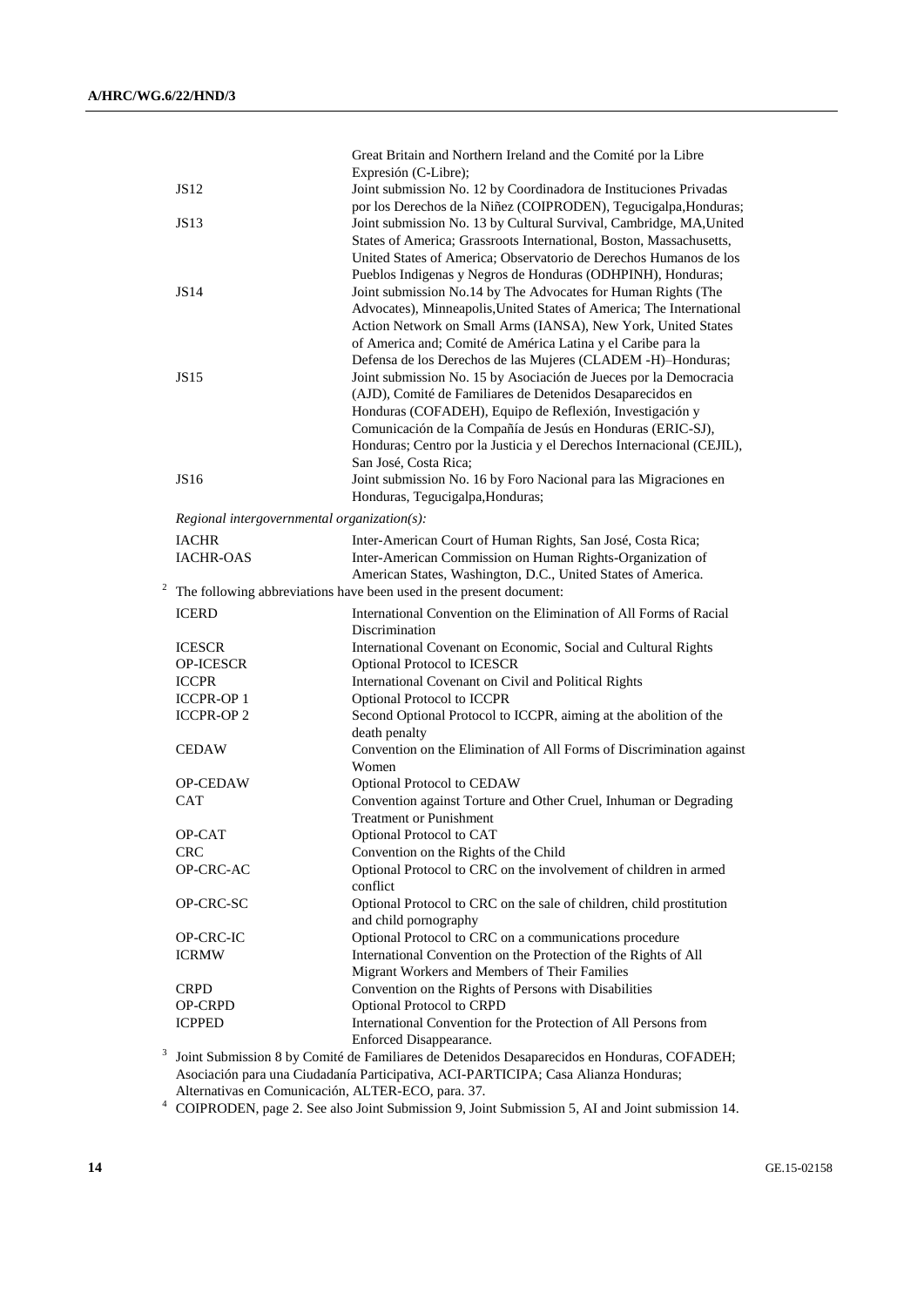- 5 Joint Submission 2 by Cátedra UNESCO en Sostenibilidad en coalición con EdPAC, FIAN Honduras y La Vía Campesina Honduras, recommendation 10.
- 6 Joint Submission 5 by Coalición contra la Impunidad, para.43.
- 7 Joint Submission 9 by Asociadas por lo Justo JASS; Centro de Derechos de Mujeres CDM; Centro de Estudios de la Mujer Honduras CEMH; Foro de Mujeres por la Vida; Red Nacional de Defensoras de Derechos Humanos de Honduras, para. 19.
- <sup>8</sup> Confederación Unitaria de Trabajadores de Honduras (CUTH); Central General de Trabajadores (CGT); Confederación de Trabajadores de Honduras (CTH), para. 23.
- 9 Joint Submission 5 Coalición contar la Impunidad, para. 43.
- $10$  AI, page 3.
- <sup>11</sup> Joint Submission 1 by Observatorio Permanente de Derechos Humanos, (OPDHA) y Fundación San Alonzo Rodríguez, (FSAR), para.6.
- <sup>12</sup> Protection International, page 2.See also Joint Submission 5 by Coalición contra la Impunidad, para.43.
- <sup>13</sup> Joint Submission 1 by Observatorio Permanente de Derechos Humanos, (OPDHA) y Fundación San Alonzo Rodríguez, (FSAR), para.18.4.
- <sup>14</sup> Joint Submission 15 by Asociación de Jueces por la Democracia (AJD), Comité de Familiares de Detenidos Desaparecidos en Honduras (COFADEH), Equipo de Reflexión, Investigación y Comunicación de la Compañía de Jesús en Honduras (ERIC-SJ), Honduras; Centro por la Justicia y el Derechos Internacional (CEJIL), para.28. See also Corte Interamericana de Derechos Humanos *Caso Luna Lopez Vs. Honduras*, Sentencia de 10 de octubre de 2013.
- <sup>15</sup> CIVICUS, para. 6.1. See also submission from FrontLine Defenders.
- <sup>16</sup> Joint Submission 10 (PEN International, London, United Kingdom of Great Britain and Northern Ireland; PEN Canada and the International Human Rights Program at the University of Toronto Faculty of Law (IHRP)), para. 74 k) to m). See also Joint Submission 8 by Comité de Familiares de Detenidos Desaparecidos en Honduras, COFADEH ; Asociación para una Ciudadanía Participativa, ACI-PARTICIPA ; Casa Alianza Honduras ; Alternativas en Comunicación, ALTER-ECO, paras.14- 21.
- <sup>17</sup> Observatorio de los Derechos Humanos de los Pueblos Indígenas de Honduras, page 4.
- <sup>18</sup> Joint Submission 2 by Cátedra UNESCO en Sostenibilidad en coalición con EdPAC, FIAN Honduras y La Vía Campesina Honduras, recommendations 1 and 4.
- <sup>19</sup> AI, page 1. See also Mid-term report of Honduras
- (http://lib.ohchr.org/HRBodies/UPR/Documents/Session9/HN/Honduras\_1.pdf).
- <sup>20</sup> COIPRODEN, page 9.
- <sup>21</sup> Joint Submission 10 (PEN International, London, United Kingdom of Great Britain and Northern Ireland; PEN Canada and the International Human Rights Program at the University of Toronto Faculty of Law (IHRP)) , paras. 46-48.
- <sup>22</sup> Joint Submission 1 by Observatorio Permanente de Derechos Humanos, (OPDHA) y Fundación San Alonzo Rodríguez, (FSAR), paras.14.2 y 18.2.
- <sup>23</sup> ISHR, page 2. See also submission from CIVICUS, para. 6.2, as well as from COIPRODEN and cases cited, page 8.
- <sup>24</sup> CIVICUS, para. 6.2. See also submission from COIPRODEN and cases cited, page 8.
- <sup>25</sup> Joint Submission 8 by Comité de Familiares de Detenidos Desaparecidos en Honduras, COFADEH; Asociación para una Ciudadanía Participativa, ACI-PARTICIPA; Casa Alianza Honduras; Alternativas en Comunicación, ALTER-ECO, para. 30.
- <sup>26</sup> Alianza del Sector Discapacidad (Joint Submission 7), paras. 12-15. See also COIPRODEN, pages 2- 3. See also submission from Joint Submission 10 (PEN International, London, United Kingdom of Great Britain and Northern Ireland; PEN Canada and the International Human Rights Program at the University of Toronto Faculty of Law (IHRP)) , paras. 43-45.
- <sup>27</sup> Joint Submission 1 by Observatorio Permanente de Derechos Humanos, (OPDHA) y Fundación San Alonzo Rodríguez, (FSAR), para.14.2. See also recommendations in A/HRC/16/10, paras.82.10 (Panama); 82.12 (Peru); 82.18 (Colombia); 82.67 (Mexico).
- <sup>28</sup> COIPRODEN, page 9.
- <sup>29</sup> COIPRODEN, page 3.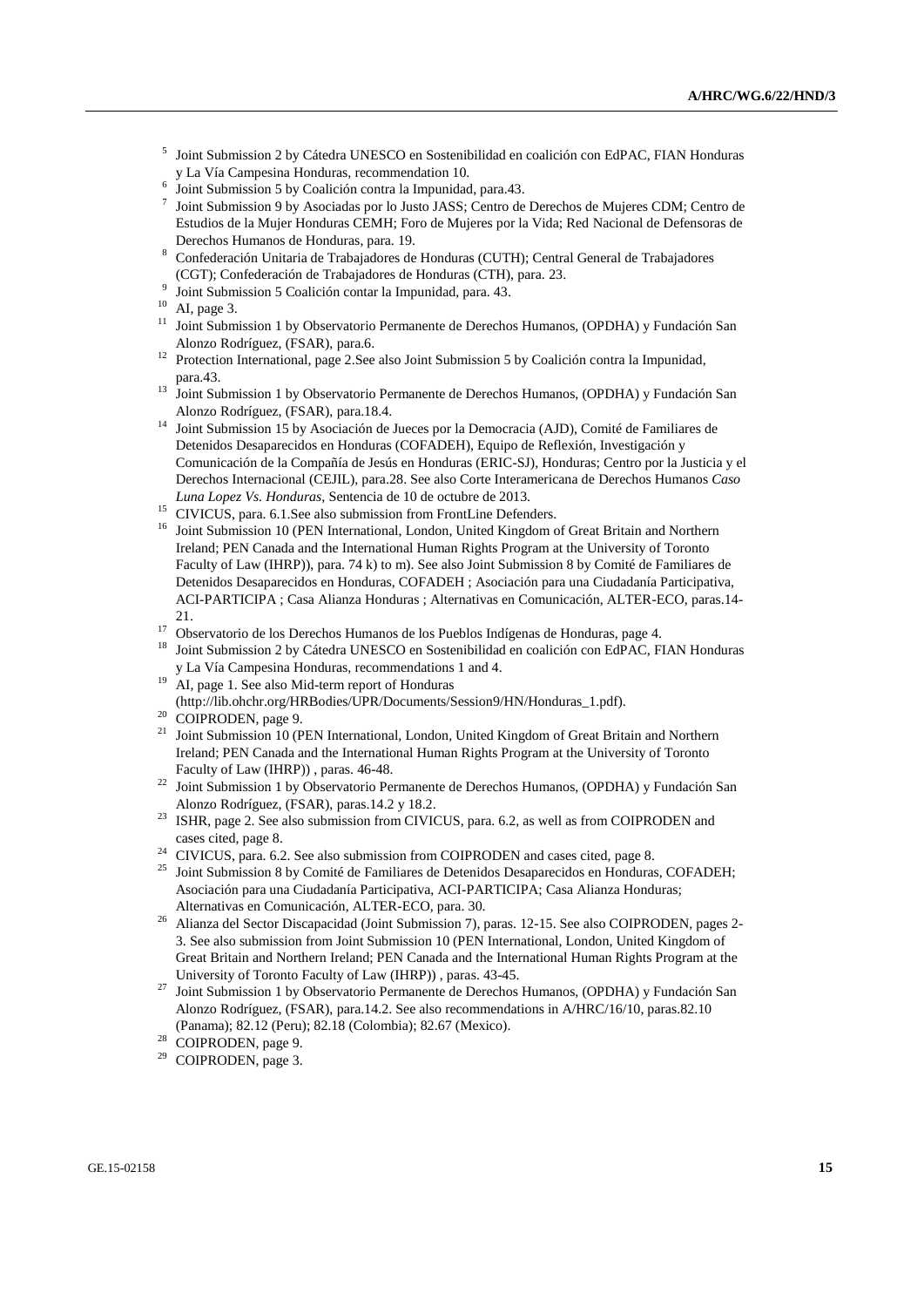- <sup>30</sup> Joint Submission 8 by Comité de Familiares de Detenidos Desaparecidos en Honduras, COFADEH; Asociación para una Ciudadanía Participativa, ACI-PARTICIPA; Casa Alianza Honduras; Alternativas en Comunicación, ALTER-ECO, para. 27.
- <sup>31</sup> AI, pages 1 and 3. Joint Submission 1 by Observatorio Permanente de Derechos Humanos, (OPDHA) y Fundación San Alonzo Rodríguez, (FSAR), para.29.2
- <sup>32</sup> COIPRODEN, pages 6-7.
- <sup>33</sup> Comité de la Diversidad Sexual (Joint Submission 6), page 7.
- <sup>34</sup> AI, page 5.
- <sup>35</sup> Joint Submission 5 by Coalición contra la Impunidad, para.43.
- <sup>36</sup> Joint Submission 2 by Cátedra UNESCO en Sostenibilidad en coalición con EdPAC, FIAN Honduras y La Vía Campesina Honduras, recommendation 6.
- <sup>37</sup> COIPRODEN, page 9.
- <sup>38</sup> Joint Submission 2 by Cátedra UNESCO en Sostenibilidad en coalición con EdPAC, FIAN Honduras y La Vía Campesina Honduras, recommendation 6.
- <sup>39</sup> Joint Submission 1 by Observatorio Permanente de Derechos Humanos, (OPDHA) y Fundación San Alonzo Rodríguez, (FSAR), para.29.3. See also Joint Submission 2.
- <sup>40</sup> Joint Submission 10 (PEN International, London, United Kingdom of Great Britain and Northern Ireland; PEN Canada and the International Human Rights Program at the University of Toronto Faculty of Law (IHRP)), para. 74 t).
- <sup>41</sup> Joint Submission 2 by Cátedra UNESCO en Sostenibilidad en coalición con EdPAC, FIAN Honduras y La Vía Campesina Honduras, recommendation 7.
- <sup>42</sup> Joint Submission 5 by Coalición contra la Impunidad, para. 43.
- <sup>43</sup> CS, page 1.
- AI, page 5.
- <sup>45</sup> Cattrachas, page 1.
- <sup>46</sup> RedTraSex, pages 1 to 6.
- <sup>47</sup> A/HRC/16/10, para. 82.22 (**Switzerland**) and para. 82.24 (**Uruguay**).
- <sup>48</sup> Congregation of Our Lady of Charity of the Good Shepherd (CLCGS), pages 1-2. See submission for cases cited. See also submission from COIPRODEN, page 4. See also Joint Submission 8 by Comité de Familiares de Detenidos Desaparecidos en Honduras, COFADEH; Asociación para una Ciudadanía Participativa, ACI-PARTICIPA; Casa Alianza Honduras; Alternativas en Comunicación, ALTER-ECO, para.22.
- $^{49}$  RedTraSex, page 6.<br> $^{50}$  AL page 5. See also
- <sup>50</sup> AI, page 5. See also Joint Submission 1 by Observatorio Permanente de Derechos Humanos, (OPDHA) y Fundación San Alonzo Rodríguez, (FSAR), para. 18.1.
- <sup>51</sup> MNP-CONAPREV, paras. 3-5. See also Joint Submission 15 by Asociación de Jueces por la Democracia (AJD), Comité de Familiares de Detenidos Desaparecidos en Honduras (COFADEH), Equipo de Reflexión, Investigación y Comunicación de la Compañía de Jesús en Honduras (ERIC-SJ), Honduras; Centro por la Justicia y el Derechos Internacional (CEJIL), para. 29.
- <sup>52</sup> Joint Submission 8 by Comité de Familiares de Detenidos Desaparecidos en Honduras, COFADEH; Asociación para una Ciudadanía Participativa, ACI-PARTICIPA; Casa Alianza Honduras; Alternativas en Comunicación, ALTER-ECO, para. 39.
- <sup>53</sup> Joint Submission 8 by Comité de Familiares de Detenidos Desaparecidos en Honduras, COFADEH; Asociación para una Ciudadanía Participativa, ACI-PARTICIPA; Casa Alianza Honduras; Alternativas en Comunicación, ALTER-ECO, para. 39. See also Corte Interamericana de Derechos Humanos, *Caso Juan Humberto Sanchez Vs. Honduras*, Resolución de 22 de agosto de 2013.
- <sup>54</sup> Centro de Prevención, Tratamiento y Rehabilitación de Víctimas de la Tortura a sus Familiares, page 5.
- <sup>55</sup> Centro de Prevención, Tratamiento y Rehabilitación de Víctimas de la Tortura a sus Familiares, page 5.
- $^{56}$  MNP-CONAPREV, paras 12-19.
- $^{57}$  MNP-CONAPREV, para. 30.<br> $^{58}$  Penort of the LACHP on the s
- <sup>58</sup> Report of the IACHR on the situation of persons deprived of liberty in Honduras, March 18, 2013. See also submission from Centro de Prevención, Tratamiento y Rehabilitación de Víctimas de la Tortura a sus Familiares, page 6. See also Rafael Arturo Pacheco Teruel et al; Deaths due to fire in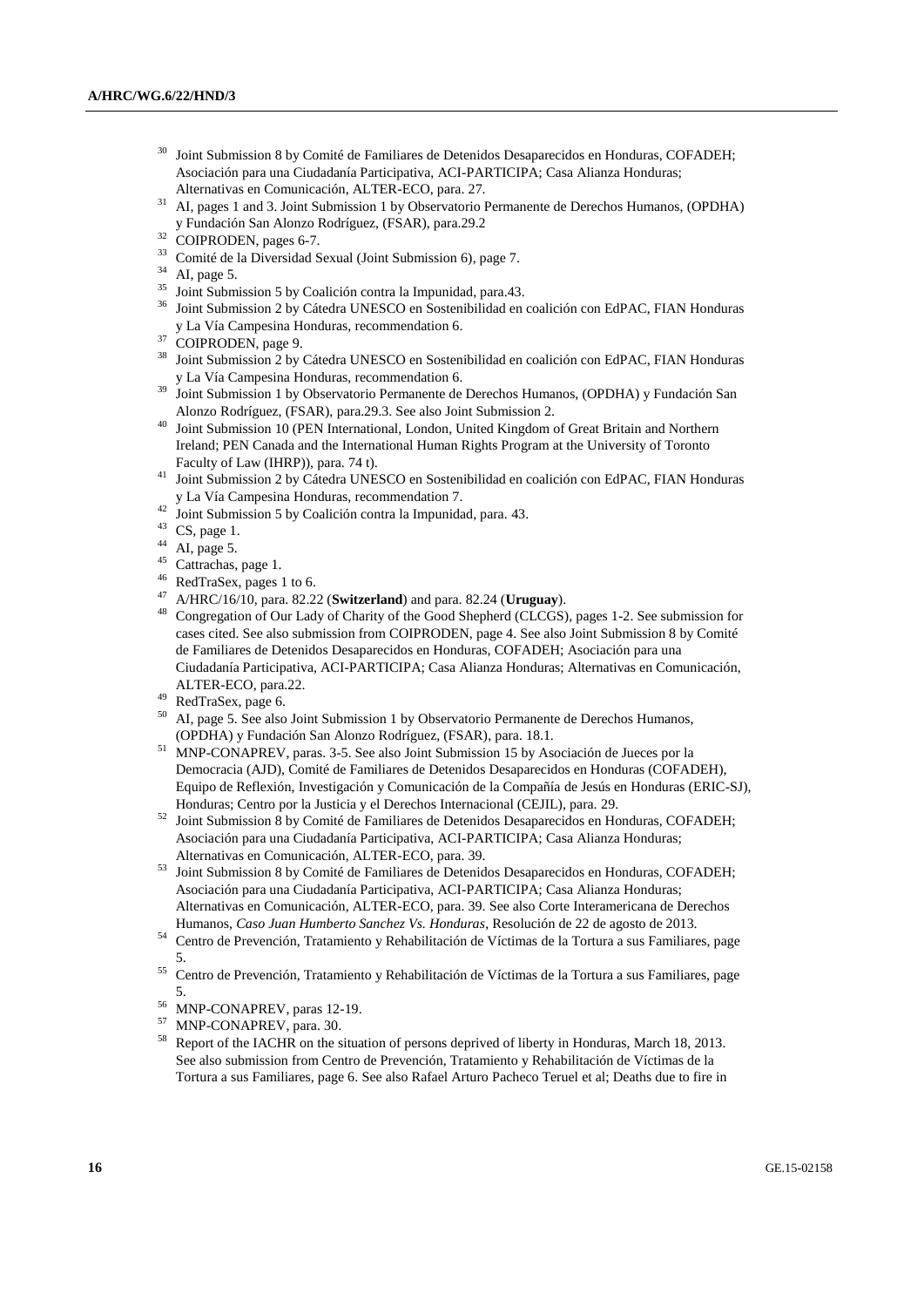the Jail of San Pedro Sula (Letter of submission to the Court and Merits Report) Case 12.680, Honduras March 11, 2011.

- <sup>59</sup> JointSubmissin14 by The Advocates for Human Rights (The Advocates), Minneapolis,United States of America ; The International Action Network on Small Arms (IANSA), New York, United States of America and; Comité de América Latina y el Caribe para la Defensa de los Derechos de las Mujeres (CLADEM -H), pages 1-8.
- <sup>60</sup> JointSubmissin14 by The Advocates for Human Rights (The Advocates), Minneapolis,United States of America ; The International Action Network on Small Arms (IANSA), New York, United States of America and; Comité de América Latina y el Caribe para la Defensa de los Derechos de las Mujeres (CLADEM -H), para.29. See also Joint Submission 9 by Asociadas por lo Justo JASS; Centro de Derechos de Mujeres CDM; Centro de Estudios de la Mujer Honduras CEMH; Foro de Mujeres por la Vida; Red Nacional de Defensoras de Derechos Humanos de Honduras.
- <sup>61</sup> COIPRODEN, pages 6-7.
- <sup>62</sup> COIPRODEN, page 3.
- <sup>63</sup> Confederación Unitaria de Trabajadores de Honduras (CUTH); Central General de Trabajadores (CGT); Confederación de Trabajadores de Honduras (CTH), paras. 18-23. See also Joint Submission 8 by Comité de Familiares de Detenidos Desaparecidos en Honduras, COFADEH; Asociación para una Ciudadanía Participativa, ACI-PARTICIPA; Casa Alianza Honduras; Alternativas en Comunicación, ALTER-ECO, para.26.
- <sup>64</sup> COIPRODEN, page 5. Joint Submission 8 by Comité de Familiares de Detenidos Desaparecidos en Honduras, COFADEH; Asociación para una Ciudadanía Participativa, ACI-PARTICIPA; Casa Alianza Honduras; Alternativas en Comunicación, ALTER-ECO, para. 28.
- $65$  AI, page1.
- <sup>66</sup> A/HRC/16/10, paras.82.54 (**Azerbaijan**), 82.55 (**Ghana**), 82.56 (**Slovenia**), 82.57 (**Hungary**), 82.58 (**Brazil**), 82.59 (**United Kingdom**), 82.60 (**Nigeria**), 82.61 (**Poland**), 82.62 (**Slovakia**), 82.63 (**Switzerland**). Joint Submission 8 by Comité de Familiares de Detenidos Desaparecidos en Honduras, COFADEH; Asociación para una Ciudadanía Participativa, ACI-PARTICIPA; Casa Alianza Honduras; Alternativas en Comunicación, ALTER-ECO, para. 11-13. See submission for cases cited.
- <sup>67</sup> Asociación de Jueces por la Democracia (AJD), pages 1-.
- <sup>68</sup> Joint Submission 5 by Coalición contra la Impunidad, para.43.
- <sup>69</sup> AI, page 4.
- <sup>70</sup> IACHR Press Release. IACHR Takes Case involving Honduras to the Inter-American Court, 2 April 2014. See also submissions from Asociación de Jueces por la Democracia (AJD), para.12.
- <sup>71</sup> AI, page1. See also submissions from Asociación de Jueces por la Democracia (AJD), para. 14; IACHR: Press Release -3/13 - In View of Situation in Honduras, IACHR Stresses Importance of Principle of Independence of the Judiciary. Washington, D.C., January 3, 2013; Centro de Prevención, Tratamiento y Rehabilitación de Víctimas de la Tortura a sus Familiares, page 2; Observatorio de los Derechos Humanos de los Pueblos Indígenas de Honduras, page 1 and JS8 para.12.
- $72$  AI, page1.
- <sup>73</sup> Comité de la Diversidad Sexual (Joint Submission 6), page 8.
- <sup>74</sup> AI, page 5. See also submission from Cattrachas and cases cited.<br> $^{75}$  Lint Submission 0 by Associates nor la Justa JASS: Cantra de D
- <sup>75</sup> Joint Submission 9 by Asociadas por lo Justo JASS; Centro de Derechos de Mujeres CDM; Centro de Estudios de la Mujer Honduras CEMH; Foro de Mujeres por la Vida; Red Nacional de Defensoras de Derechos Humanos de Honduras.
- $76$  AI, page 5.
- <sup>77</sup> MNP-CONPREV, para.7.
- <sup>78</sup> Joint Submission 3 **by** Redes de organizaciones contra proyectos extractivistas en Honduras, Francisco Morazán,Honduras. Asociación Nacional de Fomento a la Agricultura Ecológica (ANAFAE) - 34 organizaciones presentes en todo el país. Alianza Hondureña ante el Cambio Climático (AHCC) - 4 redes nacionales e internacionales y 17 organizaciones. Centro Hondureño de Promoción al Desarrollo Comunitario (CEHPRODEC); Coalición Nacional de Redes Ambientales de Honduras; Fundación Nacional Pico Bonito (FUNAPIB), page 9.
- <sup>79</sup> Joint Submission 8 by Comité de Familiares de Detenidos Desaparecidos en Honduras, COFADEH; Asociación para una Ciudadanía Participativa, ACI-PARTICIPA; Casa Alianza Honduras; Alternativas en Comunicación, ALTER-ECO, para. 24.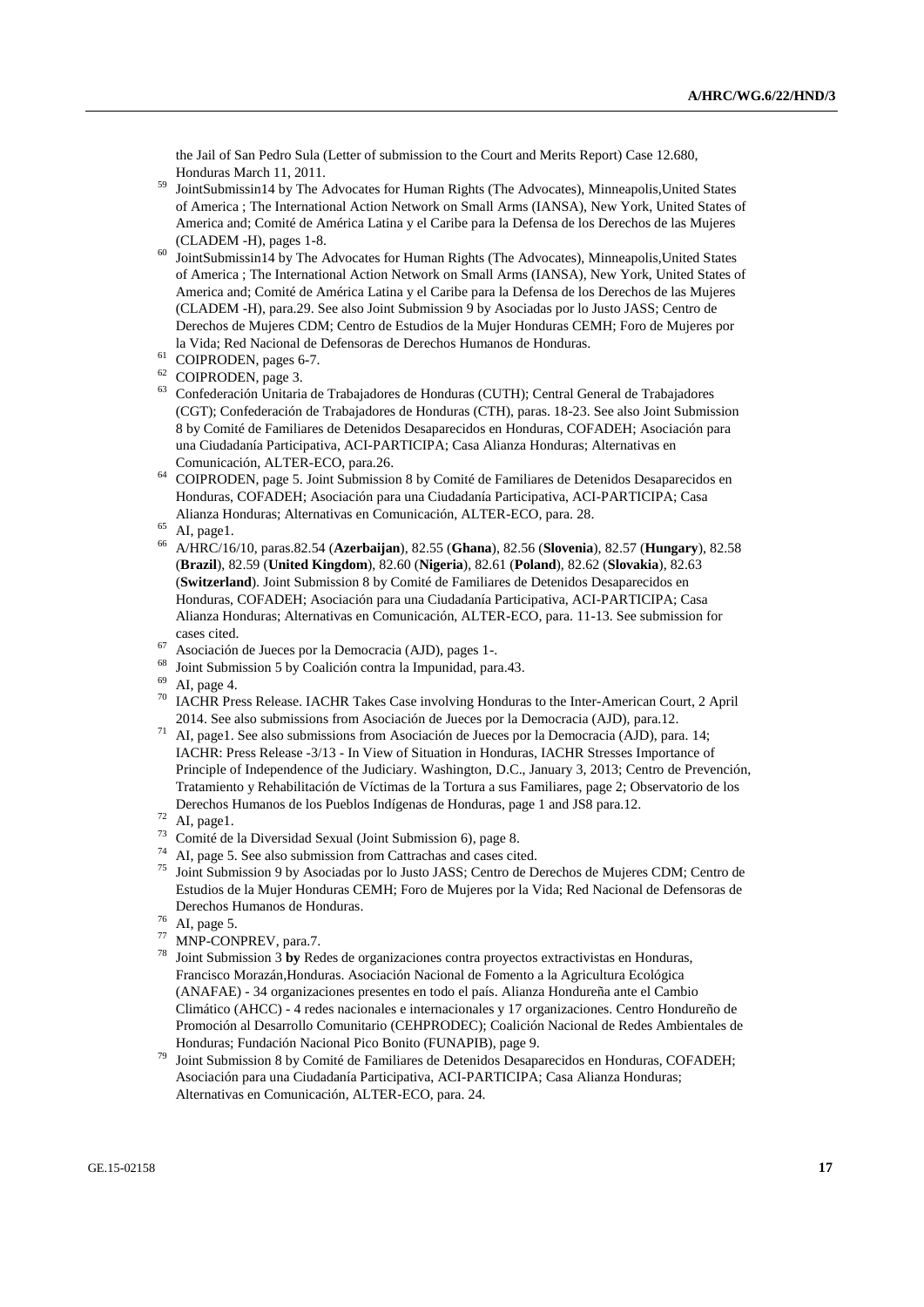- <sup>80</sup> Centro de Prevención, Tratamiento y Rehabilitación de Víctimas de la Tortura a sus Familiares, page 3.
- <sup>81</sup> COIPRODEN, pages 7-8.
- <sup>82</sup> MNP-CONAPREV, paras 20-23.
- <sup>83</sup> AI, page 4. See also submission from Cultural Survival and ISHR.
- <sup>84</sup> Joint Submission 10 (PEN International, London, United Kingdom of Great Britain and Northern Ireland; PEN Canada and the International Human Rights Program at the University of Toronto Faculty of Law (IHRP)) , paras. 49-52.
- 85 Joint Submission 8 by Comité de Familiares de Detenidos Desaparecidos en Honduras, COFADEH; Asociación para una Ciudadanía Participativa, ACI-PARTICIPA; Casa Alianza Honduras; Alternativas en Comunicación, ALTER-ECO, para. 40.
- <sup>86</sup> Joint submission 11 by Article 19 and C-Libre, pages 1-4. See submission for cases cited.
- <sup>87</sup> Joint Submission 10 (PEN International, London, United Kingdom of Great Britain and Northern Ireland; PEN Canada and the International Human Rights Program at the University of Toronto Faculty of Law (IHRP)) page 1-4. See submission for cases cited. See also submission from CIVICUS, para. 4.1 and cases cited.
- 88 Joint Submission 10 (PEN International, London, United Kingdom of Great Britain and Northern Ireland; PEN Canada and the International Human Rights Program at the University of Toronto Faculty of Law (IHRP)) para 28. See also submission from the Interamerican Commission on Human Rights.
- <sup>89</sup> Protection International, page 1. See also submission from the Interamerican Commission on Human Rights.
- <sup>90</sup> CIVICUS, para. 6.3.
- <sup>91</sup> FrontLine, pages 1-5. See submission for cases cited.
- <sup>92</sup> FI, paras. 6-10. See text of recommendation in A/HRC/16/10, para. 81.2 (**Ireland**); para. 82.19 (**United Kingdom of Great Britain**); para. 82.29 (**Austria**); 82.30 (**Canada**); para. 82.31 (**Ireland);** para. 82.33 (**France**); para. 82.67 (**Mexico**); para. 82.80 (**Canada**); para. 82.99 (**Uruguay**); para. 83.9 (**Chile**).
- <sup>93</sup> Joint Submission 3 **by** Redes de organizaciones contra proyectos extractivistas en Honduras, Francisco Morazán,Honduras. Asociación Nacional de Fomento a la Agricultura Ecológica (ANAFAE) - 34 organizaciones presentes en todo el país. Alianza Hondureña ante el Cambio Climático (AHCC) - 4 redes nacionales e internacionales y 17 organizaciones. Centro Hondureño de Promoción al Desarrollo Comunitario (CEHPRODEC); Coalición Nacional de Redes Ambientales de Honduras; Fundación Nacional Pico Bonito (FUNAPIB), page 9. See also Joint Submission 8, by Comité de Familiares de Detenidos Desaparecidos en Honduras, COFADEH; Asociación para una Ciudadanía Participativa, ACI-PARTICIPA; Casa Alianza Honduras; Alternativas en Comunicación, ALTER-ECO, paras. 31-36.
- <sup>94</sup> ISHR, page 2.
- <sup>95</sup> Joint submission 11 by Article 19 and C-Libre, pages 1-4 and cases cited. See also Joint Submission 9 by Asociadas por lo Justo JASS; Centro de Derechos de Mujeres CDM; Centro de Estudios de la Mujer Honduras CEMH; Foro de Mujeres por la Vida; Red Nacional de Defensoras de Derechos Humanos de Honduras, paras. 37-40 and case cited.
- CS, page 5.
- $97$  CIVICUS, para. 3.1 and 3.5. See submission for cases cited in paragraphs 3.2 to 3.7.
- <sup>98</sup> AI, page 4. See AI submission, page 2, for cases cited. See also submission from Protection International, page 2.
- <sup>99</sup> CIVICUS, para. 4.1. See also Joint Submission 8.
- <sup>100</sup> CESPAD, page 1. See text of recommendation in A/HRC/16/10, para. 82.94 (**Switzerland**).
- <sup>101</sup> CESPAD, pages 1-5.
- <sup>102</sup> A/HRC/16/10, paras.82.101 (**Colombia**); 82.102 (**Holy See**); 82.103 (**Azerbaijan**); 82.108 (**Angola**).
- <sup>103</sup> Joint Submission 4 by Confederación Unitaria de Trabajadores de Honduras (CUTH); Central General de Trabajadores (CGT); Confederación de Trabajadores de Honduras (CTH), paras. 14-16.
- <sup>104</sup> Joint Submission 4 by Confederación Unitaria de Trabajadores de Honduras (CUTH); Central General de Trabajadores (CGT); Confederación de Trabajadores de Honduras (CTH), paras. 14-16.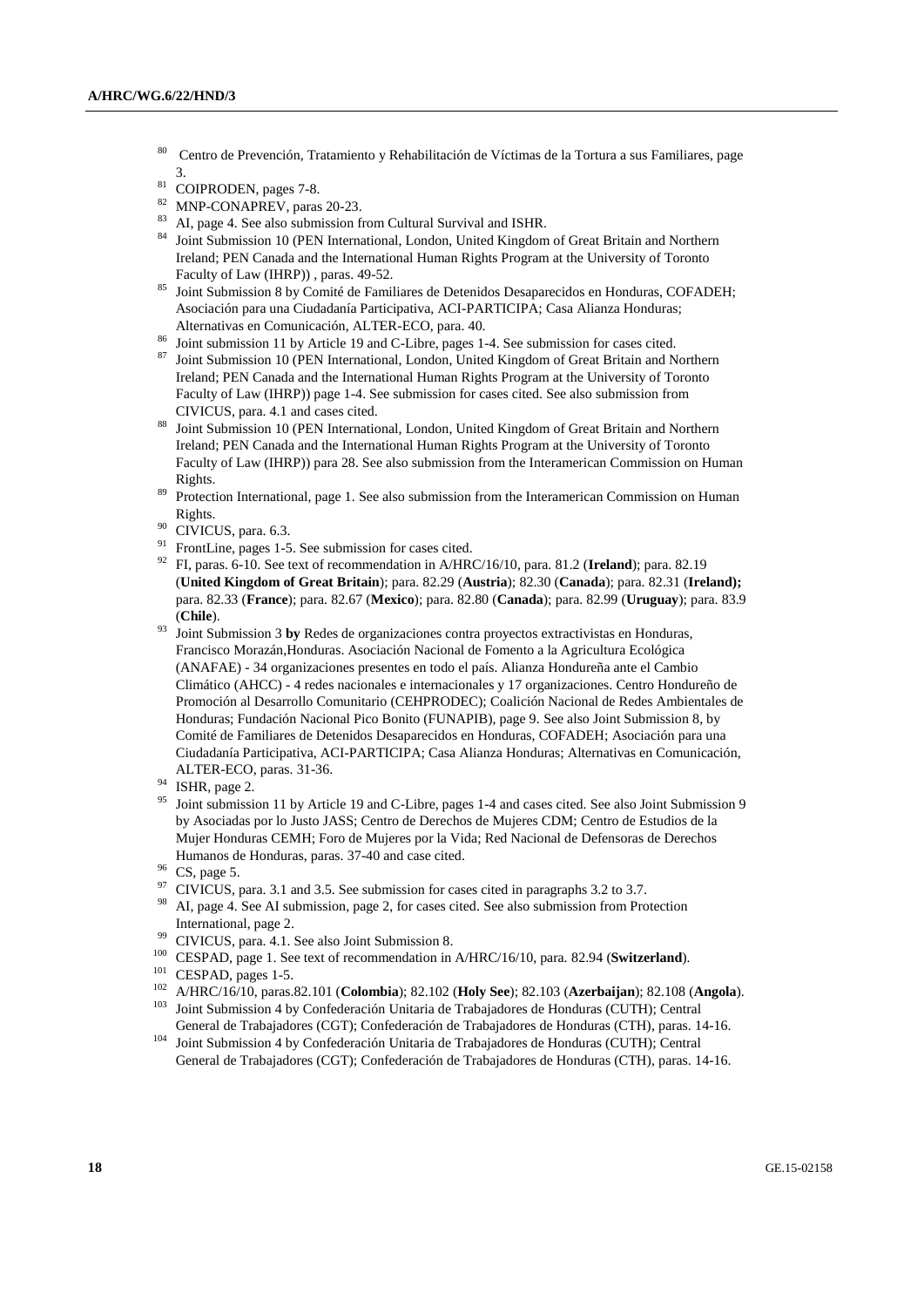- <sup>105</sup> Joint Submission 9 by Asociadas por lo Justo JASS; Centro de Derechos de Mujeres CDM; Centro de Estudios de la Mujer Honduras CEMH; Foro de Mujeres por la Vida ; Red Nacional de Defensoras de Derechos Humanos de Honduras, para. 19.
- <sup>106</sup> Joint Submission 9 by Asociadas por lo Justo JASS; Centro de Derechos de Mujeres CDM; Centro de Estudios de la Mujer Honduras CEMH; Foro de Mujeres por la Vida; Red Nacional de Defensoras de Derechos Humanos de Honduras, paras. 28-31.
- <sup>107</sup> Joint Submission 15 by Asociación de Jueces por la Democracia (AJD), Comité de Familiares de Detenidos Desaparecidos en Honduras (COFADEH), Equipo de Reflexión, Investigación y Comunicación de la Compañía de Jesús en Honduras (ERIC-SJ), Honduras; Centro por la Justicia y el Derechos Internacional (CEJIL), para.31.
- <sup>108</sup> COIPRODEN, page 3.
- <sup>109</sup> MNP-CONAPREV, paras 24-25.
- <sup>110</sup> AI, page 3.See also COIPRODEN, page 5.
- <sup>111</sup> COIPRODEN, page 5.
- <sup>112</sup> RedTraSex, page 6.
- <sup>113</sup> Alianza del Sector Discapacidad (Joint Submission 7), paras. 12-15.
- <sup>114</sup> Alianza del Sector Discapacidad (Joint Submission 7), paras. 12-15.
- <sup>115</sup> Alianza del Sector Discapacidad (Joint Submission 7), para.46.
- <sup>116</sup> Alianza del Sector Discapacidad (Joint Submission 7), para.29.
- <sup>117</sup> Alianza del Sector Discapacidad (Joint Submission 7), para.22.
- <sup>118</sup> AI, page 4. See also Joint Submission 5 by Coalición contra la Impunidad, para.43.
- $119$  CS, page 5.
- <sup>120</sup> Joint Submission 3 **by** Redes de organizaciones contra proyectos extractivistas en Honduras, Francisco Morazán,Honduras. Asociación Nacional de Fomento a la Agricultura Ecológica (ANAFAE) - 34 organizaciones presentes en todo el país. Alianza Hondureña ante el Cambio Climático (AHCC) - 4 redes nacionales e internacionales y 17 organizaciones. Centro Hondureño de Promoción al Desarrollo Comunitario (CEHPRODEC); Coalición Nacional de Redes Ambientales de Honduras; Fundación Nacional Pico Bonito (FUNAPIB), page 9.
- <sup>121</sup> AI, page 4. See AI submission, pages 2-3 for cases cited. See also submission from the Interamerican Commission on Human Rights.
- <sup>122</sup> Observatorio de los Derechos Humanos de los Pueblos Indígenas de Honduras, pages 4-5. See also submission from the Interamerican Commission on Human Rights, including Report No. 93/13, Petition 1063-07, Jesús Flores Satuye et al.
- <sup>123</sup> Observatorio de los Derechos Humanos de los Pueblos Indígenas de Honduras, pages 4-5.See submission from the Interamerican Commission on Human Rights: Garífuna Community of "Triunfo de la Cruz" and its Members, Honduras Case 12.548 Date of submission to the Court: February 21, 2013. Press Release. Merits of the case and Letter of submission of the case to the Court; Garifuna Community of Punta Piedra and its Members, Honduras Case 12.761. Press Release. Date of submission to the Court: October 1, 2013. The letter of submission to the Court and the Merits Report
- <sup>124</sup> A/HRC/16/10, paras. 82.63 (**Switzerland)**, 82.64 (**Netherlands**), 82.65 (**Costa Rica**) and 82.73 (**Canada**).
- <sup>125</sup> Joint Submission 1 by Observatorio Permanente de Derechos Humanos, (OPDHA) y Fundación San Alonzo Rodríguez, (FSAR), paras. 19-28 and 29.1. See submission for cases cited. See submission from the Interamerican Commission on Human Rights: 94/14 - IACHR expresses concern over threats against and arrests of campesino leaders in Bajo Aguán, Honduras. Washington, D.C., August 29, 2014.
- <sup>126</sup> Joint Submission 2 by Cátedra UNESCO en Sostenibilidad en coalición con EdPAC, FIAN Honduras y La Vía Campesina Honduras, recommendations 1 and 4.
- <sup>127</sup> IACHR Precautionary Measures, PM 50/14 Campesino Leaders of Bajo Aguán, Honduras. Available http://www.oas.org/en/iachr/decisions/precautionary.asp
- <sup>128</sup> Foro Nacional para las Migraciones -FONAMIH (JS16), pages 4-5. See also FI, para. 18 ; Joint Submission 8 by Comité de Familiares de Detenidos Desaparecidos en Honduras, COFADEH ; Asociación para una Ciudadanía Participativa, ACI-PARTICIPA ; Casa Alianza Honduras ; Alternativas en Comunicación, ALTER-ECO, para. 23 and; Congregation of Our Lady of Charity of the Good Shepherd (CLCGS), pages 1and 3.